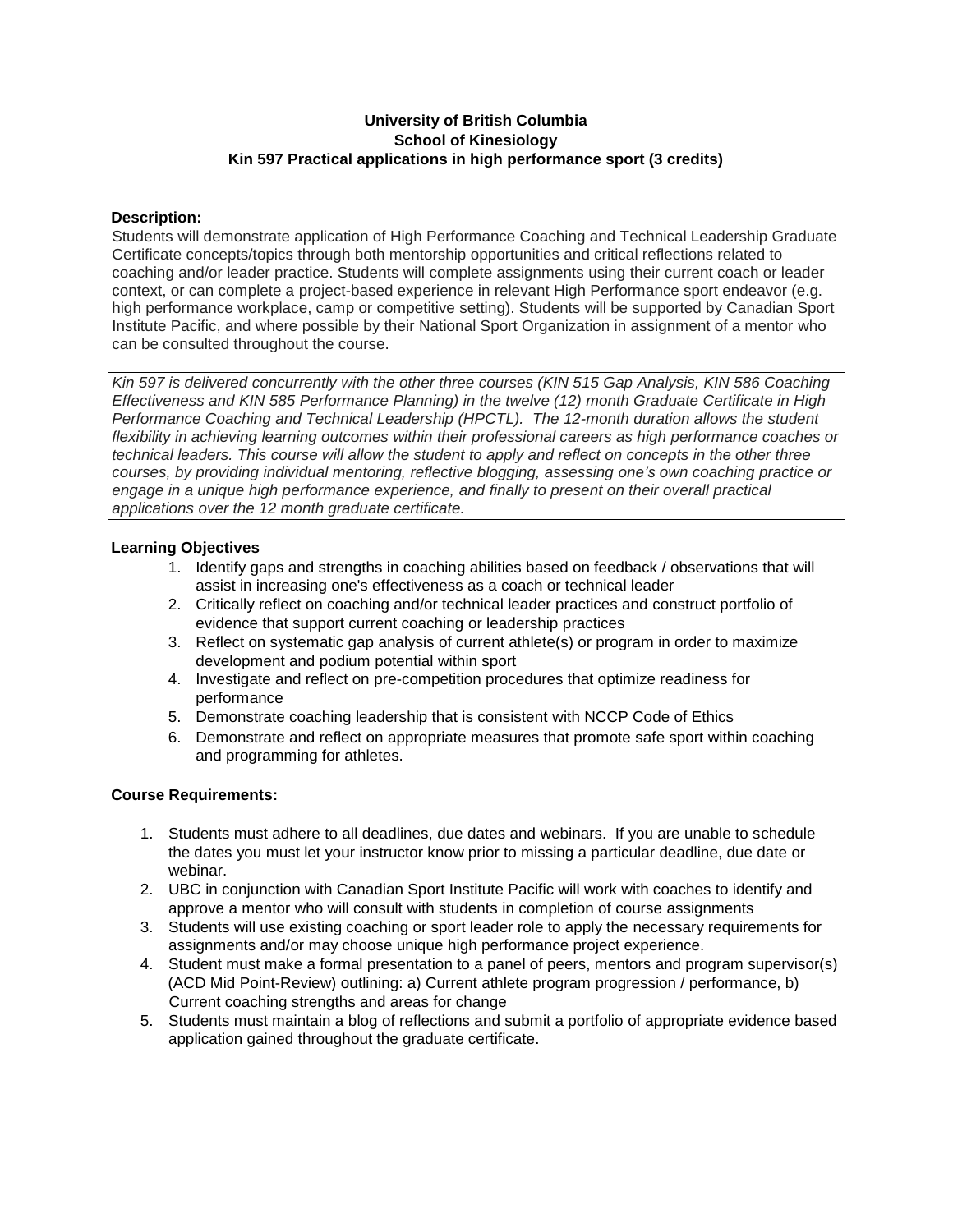# **Evaluation:**

| <b>Assignment</b>                                                                                                                                                                                                                                                                                                                                                                                                                                                            | <b>Learning Objectives</b>                                                                                                                                                                                                                                                                                                                                                                                                           | <b>Percent</b> |
|------------------------------------------------------------------------------------------------------------------------------------------------------------------------------------------------------------------------------------------------------------------------------------------------------------------------------------------------------------------------------------------------------------------------------------------------------------------------------|--------------------------------------------------------------------------------------------------------------------------------------------------------------------------------------------------------------------------------------------------------------------------------------------------------------------------------------------------------------------------------------------------------------------------------------|----------------|
| <b>Coach and Leader Reflections (assignment</b><br>details)<br>Selected portfolio requirements<br>$\bullet$<br>Formal blog / reflection of coaching<br>practice<br>Self assessment of coaching<br>competency                                                                                                                                                                                                                                                                 | • Critically reflect on coaching and/or<br>technical leader practices and construct<br>portfolio of evidence that support<br>current coaching or leadership practices<br>• Investigate and reflect on pre-<br>competition procedures that optimize<br>readiness for performance<br>Demonstrate and reflect on appropriate<br>measures that promote safe sport<br>within coaching and programming for<br>athletes.                    | 30             |
| <b>Professional Experience Enhancement</b><br><b>OPTION 1: Current Context Enhancement</b><br>(assignment details)<br>Assignment of mentor to support<br>existing coaching or sport leader role<br>Submission of annotated video of<br>coaching or leadership practice<br>Ongoing discussions with mentor on<br>current coaching practices<br>Two meetings between coach, mentor<br>and KIN 597 supervisor to debrief and<br>identify strengths and areas for<br>improvement | • Identify gaps and strengths in coaching<br>abilities based on feedback /<br>observations that will assist in<br>increasing one's effectiveness as a<br>coach or technical leader<br>• Demonstrate coaching leadership that<br>is consistent with NCCP Code of Ethics<br>• Demonstrate and reflect on appropriate<br>measures that promote safe sport<br>within coaching and programming for<br>athletes.                           | 30             |
| <b>OPTION 2: Project based HP Enhancement</b><br>(assignment details)<br>Assignment of mentor to support<br>existing coaching or sport leader role<br>Proposal submitted and approved for<br>project based experience<br>Two meetings between coach, mentor<br>an KIN 597 supervisor to outline terms<br>of project (pre-brief) and to debrief<br>project goals / learnings<br>Submission of a paper outlining<br>summary of project and key learnings                       | • Critically reflect on coaching and/or<br>technical leader practices and construct<br>portfolio of evidence that support<br>current coaching or leadership practices<br>• Reflect on systematic gap analysis of<br>current athlete(s) or program in order to<br>maximize development and podium<br>potential within sport<br>• Investigate and reflect on pre-<br>competition procedures that optimize<br>readiness for performance |                |
| Panel Presentation (assignment details)<br>• Present to a panel of experts 2-3 (minimum)<br>peer coaches and/or leaders in three<br>theme areas<br>$\circ$<br><b>Coaching Effectiveness</b><br>Performance Planning<br>$\circ$                                                                                                                                                                                                                                               | • Critically reflect on coaching and/or<br>technical leader practices and construct<br>portfolio of evidence that support<br>current coaching or leadership practices<br>• Reflect on systematic gap analysis of<br>current athlete(s) or program in order to<br>maximize development and podium<br>potential within sport                                                                                                           | 40             |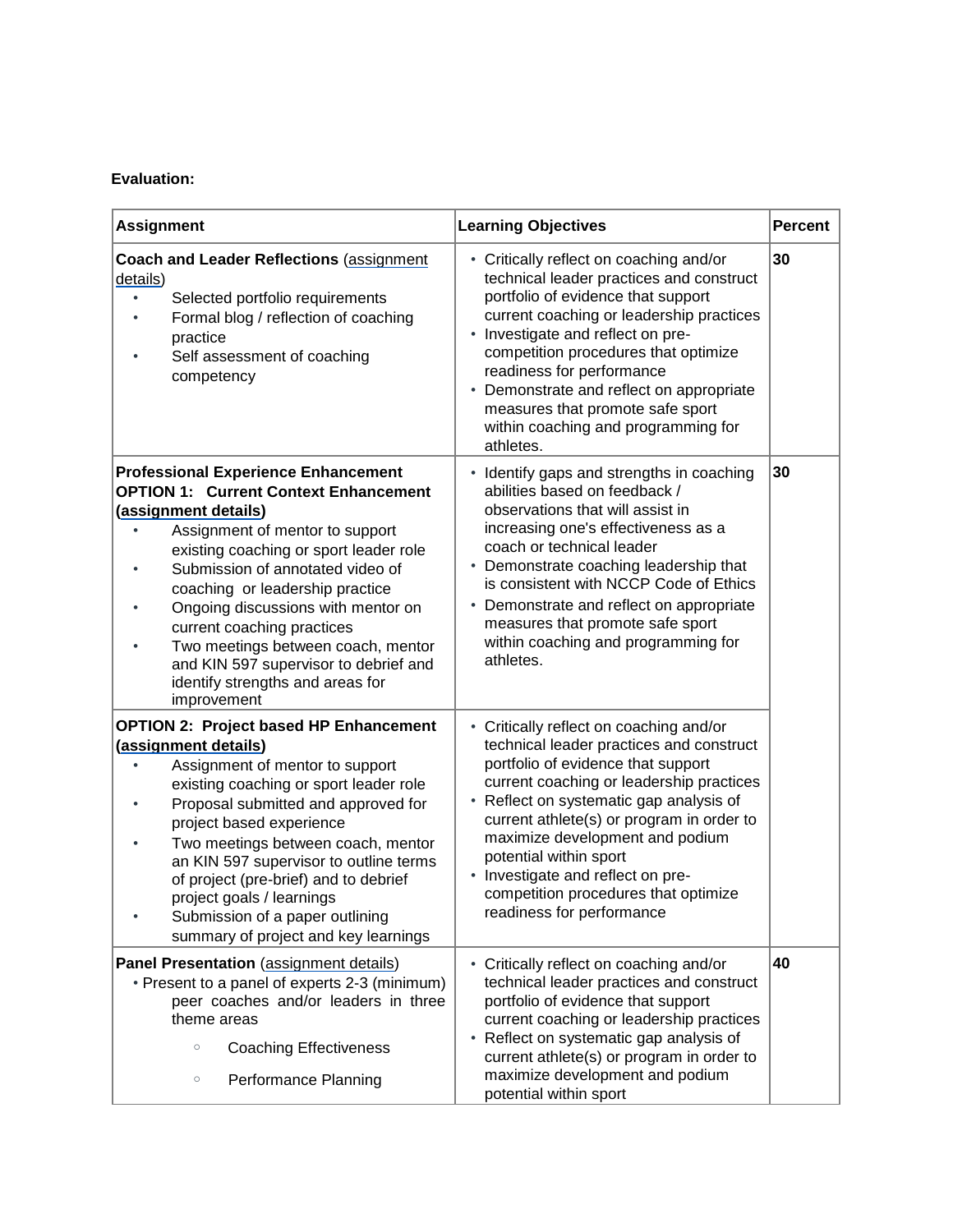| <b>Assignment</b>                                | <b>Learning Objectives</b>                                                       | Percent |
|--------------------------------------------------|----------------------------------------------------------------------------------|---------|
| <b>Training Competition Readiness</b><br>$\circ$ | • Demonstrate coaching leadership that<br>is consistent with NCCP Code of Ethics |         |

# **Course Timeline**

The duration of KIN 597 will run concurrently with the other Graduate Certificate courses to allow students to provide reflections throughout the program. Students will be required to

- 1. Submit ongoing reflections each month,
- 2. Engage with a mentor to enhance current coaching/ leader practice or complete a unique project based experience in relevant High Performance sport endeavor. Student are encouraged to start their practical applications early in order to maximize time spent with their mentors.
- 3. Complete a presentation to panel of experts and peers. KIN 597 requirements must be completed by June 30th of the following year.

The total time committed to assignments and tasks are outlined in the table below and may vary depending on student engagement. Minimum time recommendations are suggested.

| Type of engagement        | Description                                                                                                                                                                                                                                             | Minimum Time              |
|---------------------------|---------------------------------------------------------------------------------------------------------------------------------------------------------------------------------------------------------------------------------------------------------|---------------------------|
| Webinars                  | Attend webinars for program updates, share<br>experiences and learn technologies to facilitate                                                                                                                                                          | 9 hours                   |
|                           | assignment completion                                                                                                                                                                                                                                   |                           |
| Meetings                  | Three meetings, the first with supervisor to discuss<br>mentor selection (July) and two mentor meetings with<br>supervisor to outline expectations (1 <sup>st</sup> meeting -<br>September) and review assignments (2 <sup>nd</sup> meeting -<br>April) | 3 hours                   |
| Mentor engagement         | Recommend recurring meeting with mentor every 2<br>weeks for 1 hour. Meetings purpose and goals are<br>driven by student                                                                                                                                | $16-20$ hours<br>(Varies) |
| Assignments and Blogs     | Complete assignments which are integrated into<br>professional role as coach or technical leader. Submit<br>blogs and comment on peer blogs                                                                                                             | $10-20$ hours<br>(Varies) |
| <b>Panel Presentation</b> | Prepare and present final assignment                                                                                                                                                                                                                    | 4 - 6 hours               |

#### **Webinars**

There will be 6 synchronous webinars throughout the year occurring in:

- Tuesday, June 15, 2021 9:00 AM (PT) 11:00 PM (PT)
- Thursday, August 12, 2021 5:00 PM (PT) 7:00 PM (PT)
- Thursday, September 16, 2021 5:00 PM (PT) 7:00 PM (PT)
- Thursday, December 9, 2021 9:00 AM (PT)  $11:00$  AM (PT)
- Thursday, January 13, 2022 5:00 PM (PT) 7:00 PM (PT)
- Thursday, April 7, 2022 9:00 AM (PT) 11:00 AM (PT)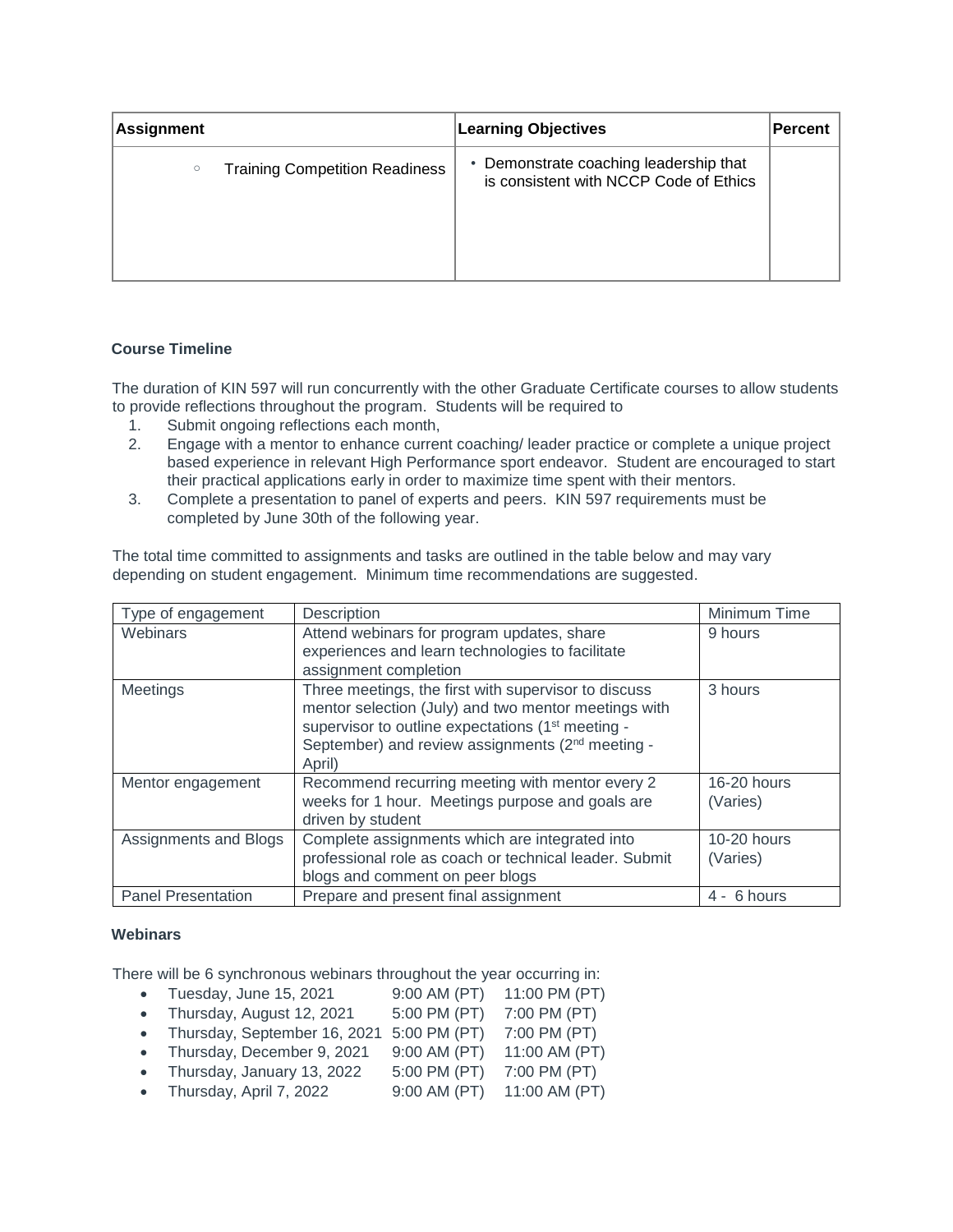The purpose of the webinars is to check in with students regarding their reflections, practical applications, and progression in the certificate, and to review technologies and skills to facilitate assignment completion. Attendance is mandatory.

# **Course Schedule**

| Week                       | <b>Task / Milestone</b>                                                                                                                                                                                                                                                                            | <b>Notes</b>                                                                                                                                                                                                                                                                                 |
|----------------------------|----------------------------------------------------------------------------------------------------------------------------------------------------------------------------------------------------------------------------------------------------------------------------------------------------|----------------------------------------------------------------------------------------------------------------------------------------------------------------------------------------------------------------------------------------------------------------------------------------------|
| June<br>(Start up<br>week) | <b>KIN 597 Orientation</b><br>Online Blog set-up<br>٠<br>Set up Blog<br>$\bullet$<br>• Synchronous Webinar (June)<br>• Competency Reflection #1 (June 22, 2018)                                                                                                                                    | • During the residential class students<br>will receive an orientation to KIN 597<br>which will include<br>Overview of KIN 597<br>Navigation to KIN 597 Canvas<br>$\bullet$<br>shell<br>Orientation and set up of UBC<br>blogs account<br>Create profile and blog<br>$\bullet$<br>submission |
| July -<br>September        | • Competency Reflection #2 (July 27, 2018)<br>Competency Reflection #3 (Sept 14, 2018)<br>Synchronous Webinar (Sept 13, 2018)<br>• Set up meeting with KIN 597 to review<br>practical experiences                                                                                                  | • Students will be required to meet with<br>the KIN597 supervisor to begin<br>identifying both a mentor and<br>timeline for the practical<br>experiences.                                                                                                                                    |
| September to<br>December   | • Engage in practical applications (Mentor<br>Selected)<br>• Mentor Meeting #1<br>Competency Reflection #4 (Oct 19, 2018)<br>• Competency Reflection #5 (Dec 7, 2018)<br>• Synchronous Webinar (Dec 6, 2018)                                                                                       | Mentor meeting between student,<br>mentor and KIN 597 supervisor to<br>discuss practical applications based<br>on student goals and assignment<br>options<br>• Ongoing blog reflections<br>• Synchronous webinars                                                                            |
| January to<br>April        | • Engage in mentor experience and complete<br>assignment (Option 1 or 2)<br>• Competency Reflection #6 (Jan 4, 2019)<br>• Competency Reflection #7 (Feb 8, 2019) •<br>Competency Reflection #8 (Mar 8, 2019)<br>• Competency Reflection #9 (April 12, 2019)<br>Synchronous Webinar (April 4, 2019) | • Student completes assignments<br><b>Ongoing Reflections</b><br>• Synchronous webinars                                                                                                                                                                                                      |
| April to June              | • Mentor meeting #2 to review assignment<br>(Option 1 or 2)<br>• Sign up for panel presenation<br>• Competency Reflection #10 (May 10, 2019)<br>• Panel presentations                                                                                                                              | • Second mentor meeting to review<br>assignments and goals<br>Sign up for panel presentation time<br>slot<br>Set up and confirm panel<br>presentation                                                                                                                                        |

# **Advanced Coaching Diploma Credit**

Coaches can receive credit equivalencies for the ACD Modules below by completing the UBC Graduate Certificate in HP Coaching & Sport Leadership, plus the HP Leadership course as part of the masters program. The modules will be entered into the NCCP Locker and given the UBC Course Name. Coaches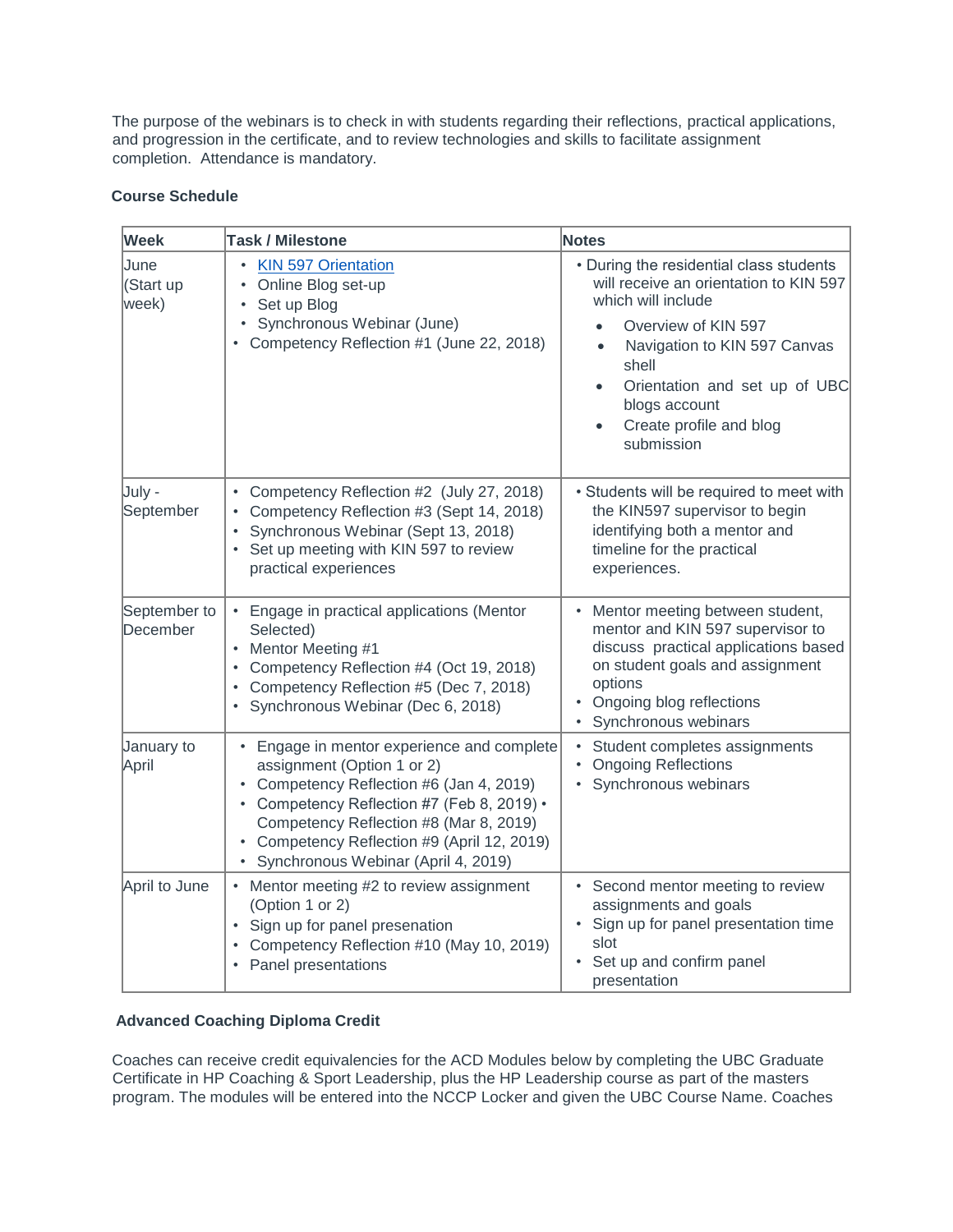who do not continue with the Masters program can obtain credit for remaining modules by engaging the CSI network for delivery and assessment. All coaches wishing to complete the ACD Diploma requirements must complete a panel presentation through the CSI network to receive credit in the ACD Final Presentation and Managing a Sport Program. Please see go to UBC ACD Module Mapping Document the document which identifies the ACD modules that students will receive NCCP Credit.

## **Procedures for obtaining Advanced Coaching Diploma**

- Step 1: Register for Advanced Coaching Diploma in NCCP locker (\$75 reg fee). https://thelocker.coach.ca
- Step 2: Sign Electronic MOU and satisfy any conditions that my be identified
- Step 3: Complete Graduate Certificate in HP Coaching and Technical Leadership
- Step 4: Complete remaining modules and final presentation through CSI Pacific OR Complete Remaining Modules through UBC MHPCTL
	- KIN 516 Leadership and Group Process
	- KIN 596 HP Sport Inquiry
- Step 5: Pay ACD completion fee (\$500.00)
- Step 6: Submit Integrated Training Plan to CSI Pacific
- Step 7: Issue Advanced Coaching Diploma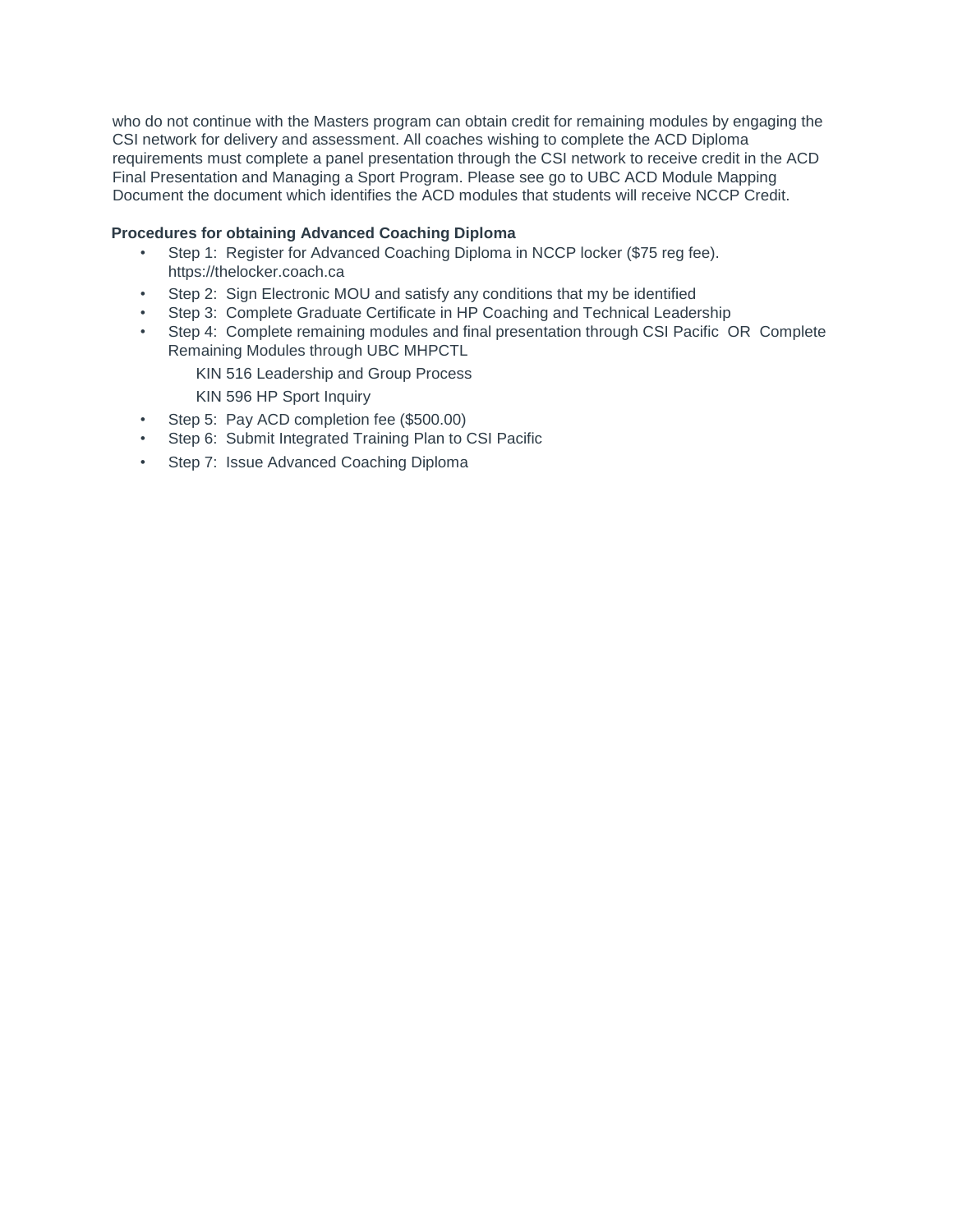# **Assignment overviews**

# **Coach and Leader Reflections Blog**

**Learning Objectives Sought:**

- 1. Critically reflect on coaching and/or technical leader practices and construct portfolio of evidence that support current coaching or leadership practices
- 2. Investigate and reflect on pre-competition procedures that optimize readiness for performance
- 3. Demonstrate and reflect on appropriate measures that promote safe sport within coaching and programming for athletes.

## **Purpose:**

The purpose of the online blog is to provide you with an opportunity to:

- 1. Reflect on your learning within the certificate program and to provide a portfolio of evidence that highlights your coaching and/or technical leadership best practice.
- 2. Relate your learning and portfolio of evidence to the five core National Coaching Certification Program (NCCP) competencies (problem-solving, valuing, critical thinking, leading, and interacting).
- 3. Reflect on your application of the five core competencies to increase your effectiveness as a coach or technical leader.
- 4. Respond to blog feedback or comments provided peers, mentors and KIN 597 supervisor.
- 5. Build a portfolio that includes evidence from you coaching and leadership that relate to the five NCCP core competencies.

## **Requirements**

You are required to post **10** core competency reflections to the HPCTL Blog for each of the five core competencies identified below (2 reflections on each competency)

- **1. Problem-solving:** Ability to investigate and implement new solutions to overcome coaching/leadership challenges or obstacles
- **2. Valuing:** Ability to use clear moral reasoning in making judgements or decisions within one's coaching/leadership context
- **3. Critical thinking:** Ability to reflect on ones' actions and/or decisions within a given coaching/leadership context
- **4. Leading:** Ability to strategically influence change and to enable positive behaviours in others
- **5. Interacting:** Ability to develop positive relationships with others to further program or athlete objectives

Please complete competency self assessment to assist you in better understanding the competencies. Once complete you will get a report on your assessment.

Your blog will be active throughout the Graduate Certificate and should include reflections and portfolio evidence acquired in other courses.

Blog schedule and timing

The following schedule outlines the timeline and due dates for updating blog reflections.

| Date                  | <b>Task/Milestone</b>            | <b>Notes</b>                                                                                               |
|-----------------------|----------------------------------|------------------------------------------------------------------------------------------------------------|
| June 10, 2021         |                                  | Build blog and provide personal profile. Complete<br>Residential Meeting Competency Self Assessment survey |
| Friday, June 11, 2021 | Core competency<br>reflection #1 | Select and complete one core competency reflection.                                                        |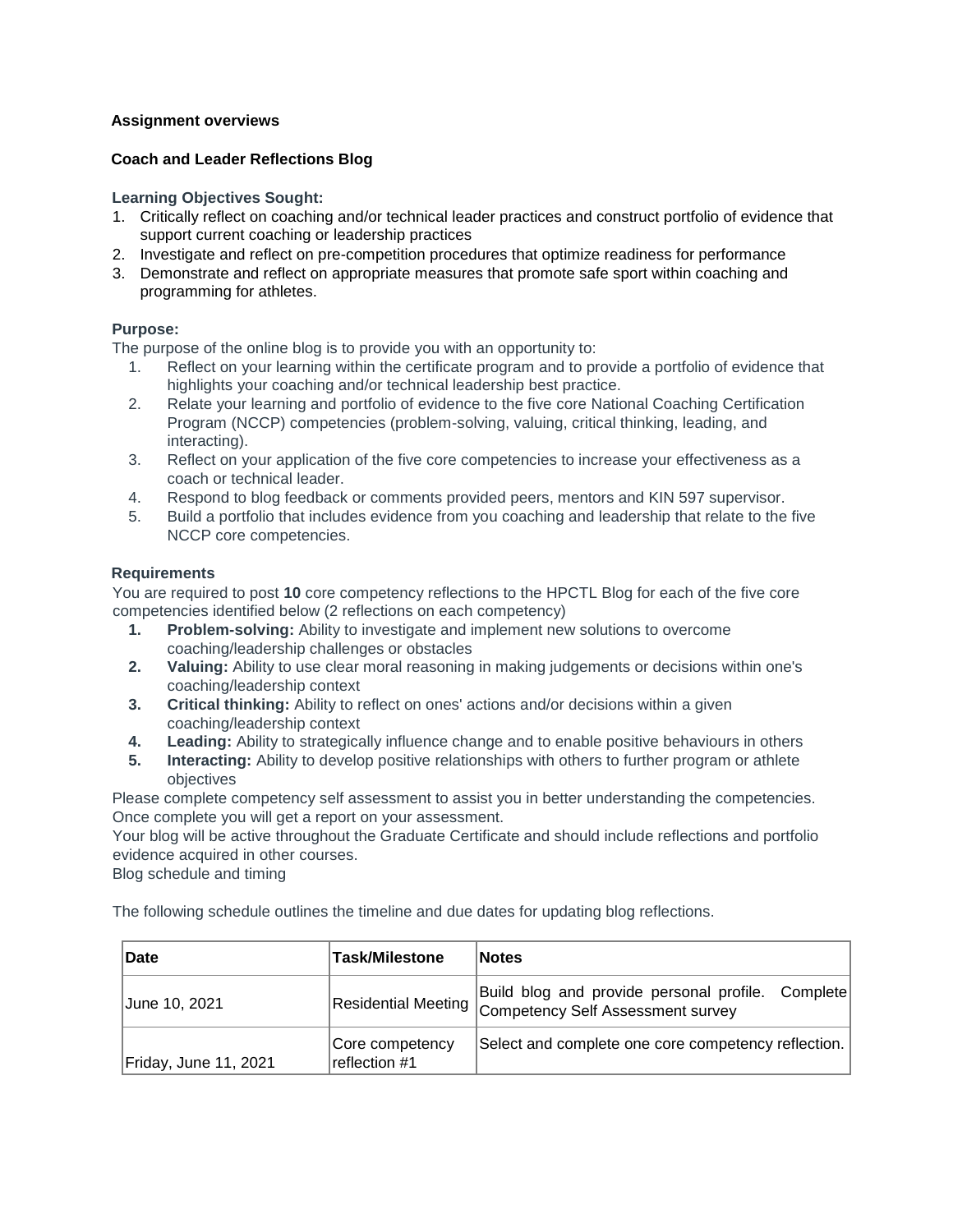| Friday, August 13, 2021        | Core competency<br>reflection #2     | Select and complete one core competency reflection.                                                                                                  |
|--------------------------------|--------------------------------------|------------------------------------------------------------------------------------------------------------------------------------------------------|
| Friday, September 17, 2021     | Core competency<br>reflection #3     | Select and complete one core competency reflection.                                                                                                  |
| Friday, October 29, 2021       | Core competency<br>reflection #4     | Select and complete one core competency reflection.                                                                                                  |
| Thursday, November 25,<br>2021 | Core competency<br>reflection #5     | Select and complete one core competency reflection.                                                                                                  |
| Friday, January 14, 2022       | Core competency<br>reflection #6     | Select previously reviewed core competency and<br>complete and/or update core competency reflection.                                                 |
| Friday, February 11, 2022      | Core competency<br>reflection #7     | Select previously reviewed core competency and<br>complete and/or update core competency reflection.                                                 |
| Friday, March 11, 2022         | Core competency<br>reflection #8     | Select previously reviewed core competency and<br>complete and/or update core competency reflection.                                                 |
| Thursday, April 14, 2022       | Core competency<br>reflection #9     | Select previously reviewed core competency and<br>complete and/or update core competency<br>Redo Competency Self-assessment<br>reflection.<br>survey |
| Friday, May 20, 2022           | competency<br>Core<br>reflection #10 | Select previously reviewed core competency and<br>complete and/or update core competency reflection.                                                 |
| TBD                            | <b>Final Mark</b>                    | <b>Final Mark</b>                                                                                                                                    |

# **Creating and posing your blog**

You will post your blog to UBC Blogs website based on the timelines above. In order to guide the blog competency reflections, you should consider the following questions

Reflection Questions

- 1. What do I know about this competency? How does this competency relate to my coaching or leadership practice?
- 2. How have demonstrated this core competency and what evidence do I have? Are there any portfolio items that show evidence of applying this competency? (see below for examples of supporting evidence that may be integrated or topics identified in other courses)…
- 3. Related to this core competency, what changes have you made or would like to make to my coaching or leadership? How will this competency improve your effectiveness as a coach or leader?.

Your blog should also be used as a **portfolio of evidence** of various items and/or competencies you have demonstrated throughout the graduate certificate and can be used by the coach and leader for future assessment (i.e. sport specific evaluations) Appendix B provides examples of supporting evidence that you can integrate into your core competency reflections. The list is meant to provide you with guidance in incorporating other High Performance Coaching and Technical Leadership materials into your practical applications. Note that this is not an exhaustive list of evidence that you could provide. You are welcome to include other types of evidence to support how you have demonstrated core competencies in a leadership or coaching role. You are also not required to integrate all of the examples of supporting evidence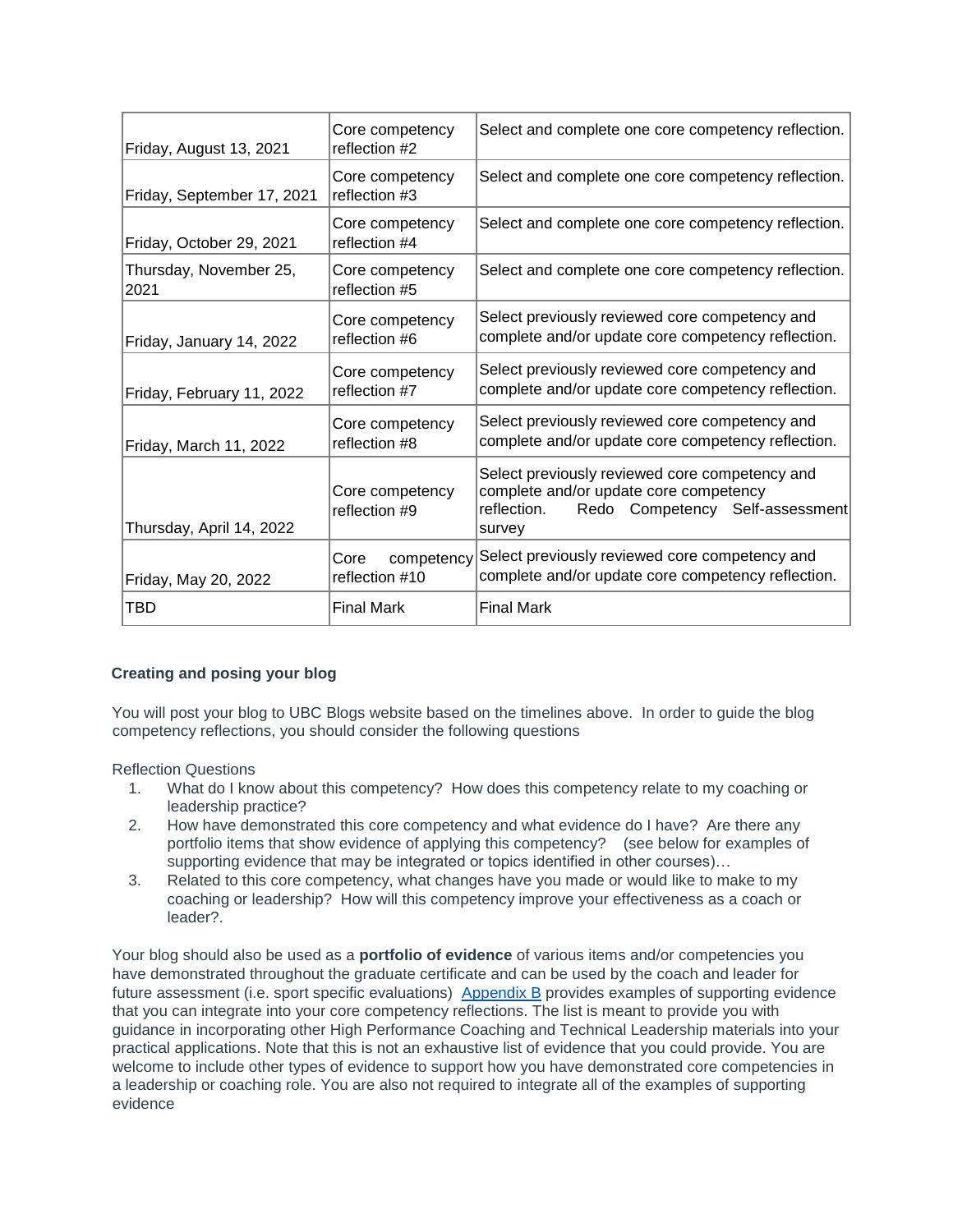## **Commenting**

Once you have posted a reflection to the online blog, you will copy and paste the blog URL into one of the 5 competency discussion topic areas on the Canvas Shell. Following each post you should read blog posts from peers and provide comments and/or reflections in the discussion board. You should aim to comment on at least 5 other peer blogs. Comments should be placed in the discussion board, but can also be pasted directly as a comment to the peer's blog. The discussions can also be used as a place to discuss overall competencies.

#### **Mentor Commenting**

You will be required to share your blog posts with your mentor by sending the blog URL via email. Mentor comments can be made directly on your blog site and will provide some structure to engage your mentor in your reflections and portfolio.

## **Grades**

You will be assigned grades in two main areas:

- Discussion Comments for each competency
- Quality of Blogs and Portfolio

Each competency discussion is worth 2 points for a total of 10 points for all discussions. Marks will be assigned based on adherence to blog due dates and the amount of commenting and/or discussion contributed to the blog.

The quality of blogs and portfolio will be marked at the half way point in the year, and updated at the end of the year. A total of 20 marks will be assigned to the quality of your blogs and portfolio based on the following criteria:

- Reflections on Competency Depth and breadth of reflection on the competency
- Portfolio of Evidence Blog contain evidence of applying the competency
- Responsiveness to Change Blog reflects on changes in coaching behaviours
- Blog management: Blog timing, navigation of blog site, comment / discussion

#### **Discussion and Update Webinars**

There will be 6 synchronous webinars throughout the year occurring in:

- Tuesday, June 15, 2021 9:00 AM (PT) 11:00 PM (PT)
- Thursday, August 12, 2021 5:00 PM (PT) 7:00 PM (PT)
- Thursday, September 16, 2021 5:00 PM (PT)  $7:00$  PM (PT)
- Thursday, December 9, 2021  $9:00$  AM (PT) 11:00 AM (PT)
- Thursday, January 13, 2022  $5:00 \text{ PM (PT)}$  7:00 PM (PT)
- Thursday, April 7, 2022 9:00 AM (PT) 11:00 AM (PT)

The purpose of the webinars is to check in with students regarding their reflections, practical applications and progression in the certificate, and to review technologies and skills to facilitate assignment completion. Attendance is mandatory.

#### **Linkages to Practical Applications**

During the KIN 597 practical applications, you will be required to select at least 2 core competencies to discuss with your mentor and provide feedback and/or discussions. When showing evidence of a particular competency you should choose examples that align to the topic area or course and portfolio of evidence that relates to your goals.

#### **Blog Marking Rubric**

| 5.0 to $>4.0$ pts | 4.0 to $>3.0$ pts | 3.0 to $>2.0$ pts | $2.0$ to $>0.0$ pts |
|-------------------|-------------------|-------------------|---------------------|
|-------------------|-------------------|-------------------|---------------------|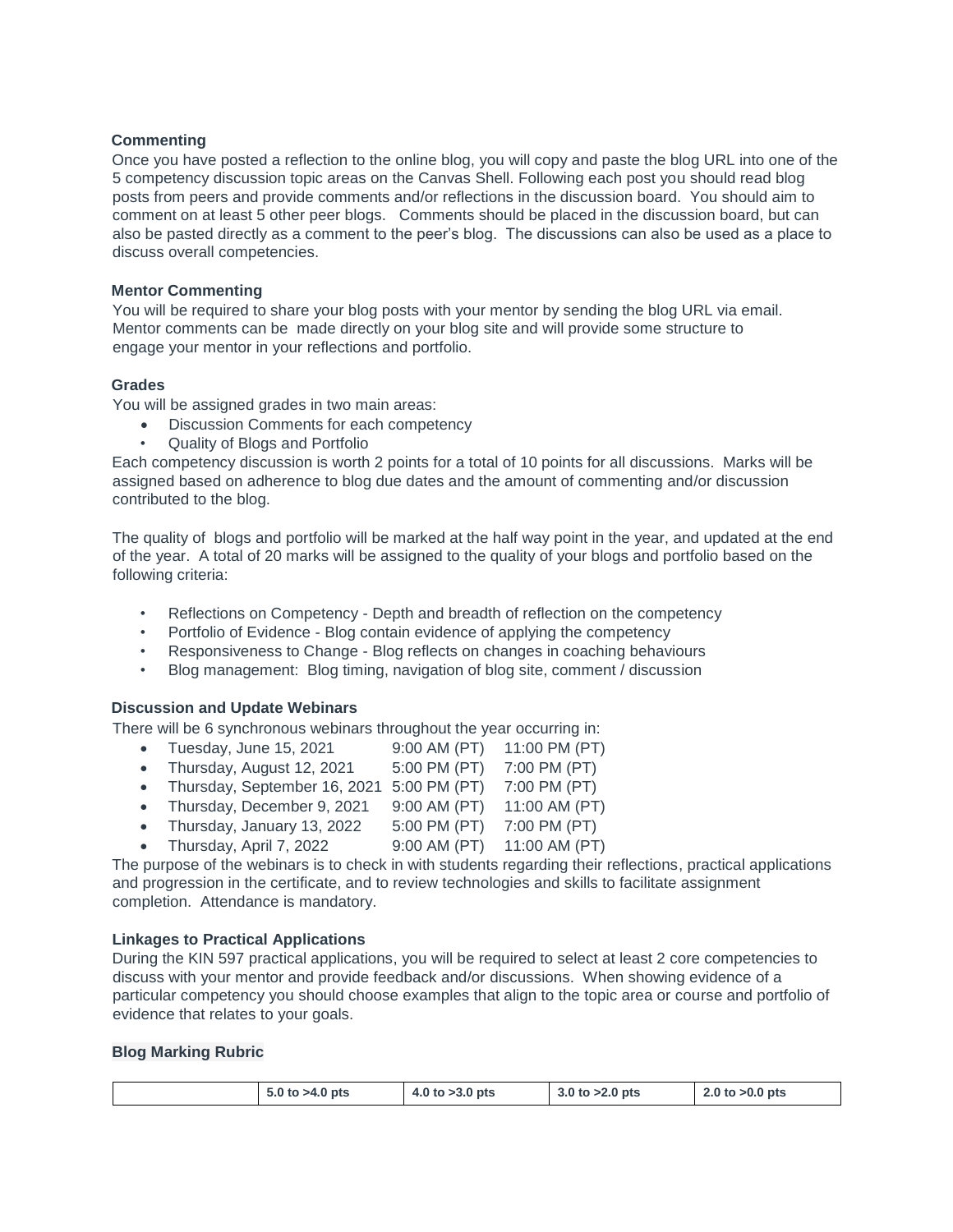| Reflections on<br>Competencies | Critically reflects on<br>competencies and able<br>to synthesize how all of<br>competency relates to<br>coaching<br>leader<br>$\sqrt{2}$<br>strengths and areas of<br>improvement. Clearly<br>identifies<br>how<br>competency relates to<br>context and<br>always<br>reflects<br>on changes<br>desired or made to<br>improve competency | Critically reflects and<br>provides<br>good<br>awareness<br>οf<br>competencies<br>in<br>relation to coaching /<br>leader strengths and<br>areas of improvement.<br>Defines competency in<br>relation to coaching or<br>leadership<br>practices<br>and provides some<br>reflection on changes<br>desired or made to<br>improve competency. | Reflects and provides<br>adequate application of<br>competencies<br>in<br>relation to coaching /<br>leader strengths and<br>areas for improvement.<br>May<br>not<br>define<br>competency related to<br>context<br>or<br>identify<br>desired or<br>changes<br>made<br>to<br>improve<br>competency. | Limited reflection and<br>application<br>of<br>competency to coach /<br>leader<br>practices.<br>Limited awareness of<br>how the competency<br>relation<br>and<br>to<br>personal strengths and<br>areas for improvement                       |
|--------------------------------|-----------------------------------------------------------------------------------------------------------------------------------------------------------------------------------------------------------------------------------------------------------------------------------------------------------------------------------------|-------------------------------------------------------------------------------------------------------------------------------------------------------------------------------------------------------------------------------------------------------------------------------------------------------------------------------------------|---------------------------------------------------------------------------------------------------------------------------------------------------------------------------------------------------------------------------------------------------------------------------------------------------|----------------------------------------------------------------------------------------------------------------------------------------------------------------------------------------------------------------------------------------------|
| Portfolio of Evidence          | Excellent evidence or<br>example to support<br>competency. Explains<br>clearly how the<br>evidence has been<br>used to demonstrate<br>competency<br>achievement. Excellent<br>examples of evidence<br>that<br>demonstrate<br>portfolio of coaching /<br>leader practice related<br>to competency.                                       | Good evidence or<br>example<br>to<br>demonstrate<br>application<br>of<br>competency with some<br>rational linking<br>evidence<br>to<br>competency.<br>Some<br>evidence is posted or<br>linked to blog and<br>shows application of<br>competency<br>in<br>coaching / leadership<br>practices.                                              | Some evidence or<br>examples provided to<br>demonstrate<br>application<br>of<br>competency, however,<br>little explanation<br>identifying how the<br>evidence supports<br>competency                                                                                                              | Very few examples of<br>evidence with limited<br>explanation linking the<br>evidence to the<br>competency. Evidence<br>is narrative and lacks<br>portfolio items that<br>have<br>been<br>implemented<br>in.<br>coaching / leader<br>context. |
| Responsiveness to<br>Change    | Provides<br>outstanding<br>examples<br>and<br>reflection on changes<br>in coaching / leader<br>practice<br>based<br>on<br>feedback or program<br>engagement. Evidence<br>demonstrates<br>substantial willingness<br>apply<br>and/or<br>to<br>experiment with new<br>strategies or initiatives                                           | Provides good<br>examples and<br>reflection on changes<br>in coaching / leader<br>practice based on<br>feedback or program<br>engagement.<br>Evidences shows<br>some willingness to try<br>new strategies or<br>initiatives                                                                                                               | Provides<br>some<br>examples<br>and<br>reflections on changes<br>in coaching / leader<br>practice based Limited<br>demonstration<br>of<br>with<br>experimenting<br>new<br>strategies<br>or<br>initiatives.<br>Evidence<br>provided shows limited<br>adaptation to feedback<br>or program content  | Limited response to<br>changes in coaching /<br>leader practices. Few<br>examples<br>οf<br>experimenting<br>with<br>strategies<br>new<br>or<br>initiatives.                                                                                  |
| Comments                       | Excellent response to<br>comments to further<br>reflective practice and<br>provide more evidence<br>to portfolio. Regularly<br>comments on peer<br>blogs.                                                                                                                                                                               | Good response to<br>comments in blog to<br>further reflection on<br>competency, and<br>regularly provides<br>comments to peers.                                                                                                                                                                                                           | Some response to<br>comments in own blog<br>helping to further<br>reflect on competency,<br>and comments on at<br>least one other peer<br>blog                                                                                                                                                    | Does not respond to<br>comments in blog and<br>does not make<br>comments in other<br>blogs.                                                                                                                                                  |
| Clarity and<br>Organization    | Excellent clarity and<br>organization of entries.<br>Categorization shows<br>clear linkages that<br>build on previous<br>entries. Easy to<br>navigate and takes full<br>advantage of<br>technology. Comments<br>are easily accessed<br>with all relevant<br>comments posted.                                                            | Good<br>clarity<br>and<br>organization of entries.<br>Very good<br>categorization of posts<br>that show linkages to,<br>and build on previous<br>entries. Navigation is<br>easy with basic ability<br>to find and link to<br>relevant information.<br>All relevant comments<br>are posted and new<br>comments are easily<br>found.        | Some<br>clarity<br>and<br>organization of entries.<br>Good categorization of<br>entries to previous<br>blog posts. Navigation<br>structure inconsistent<br>with some challenges<br>finding<br>information.<br>Most comments are<br>posted, but are difficult<br>to find                           | Poor<br>clarity<br>and<br>organization of entries.<br>No categorization of<br>entries to previous<br>blog posts. Navigation<br>difficult<br>and<br>is<br>challenging to<br>find<br>information. Does not<br>post comments.                   |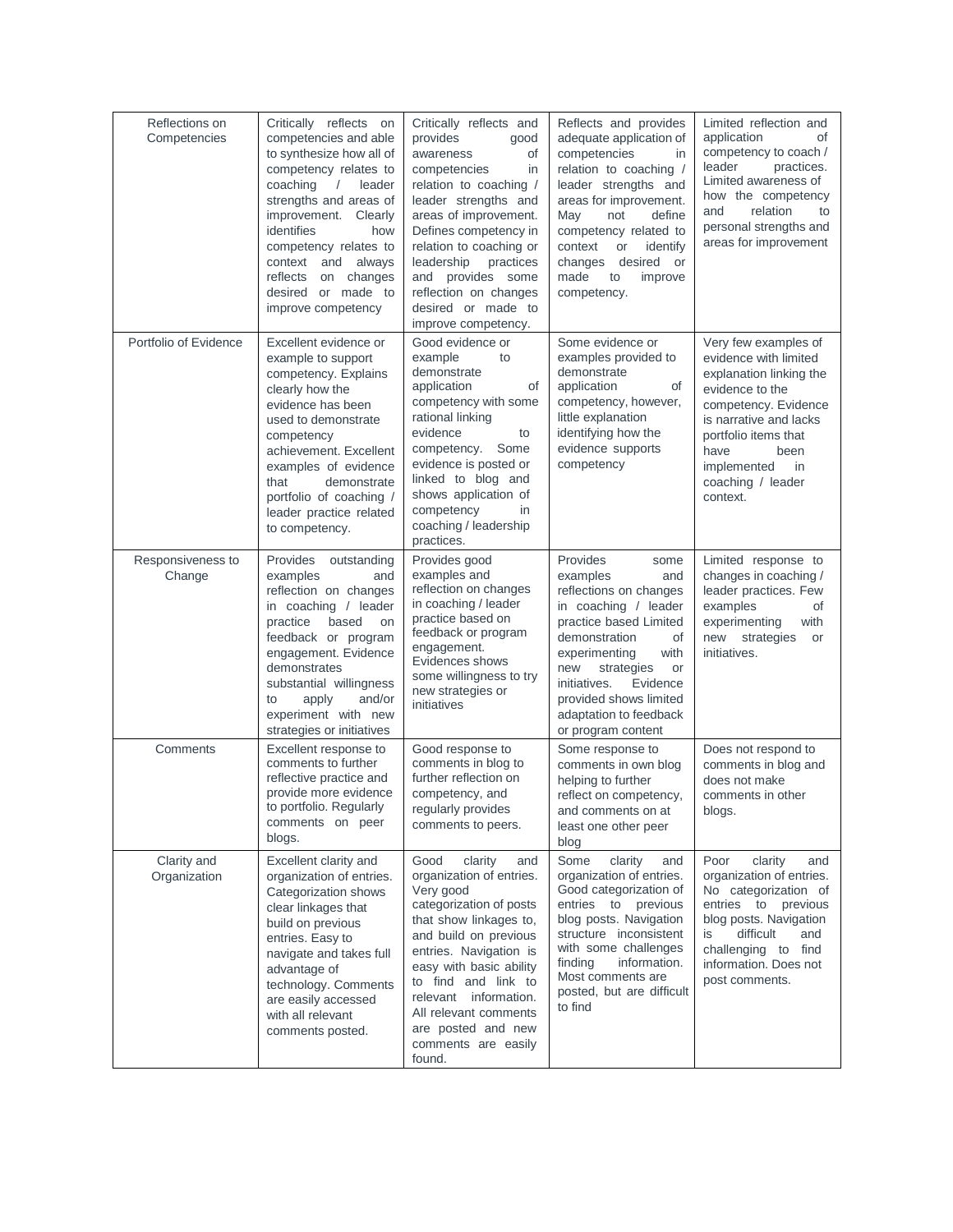## **Professional Experience Enhancement**

#### **OPTION 1: Current Context Description**

**Learning Objectives:**

- 1. Identify gaps and strengths in coaching abilities based on feedback / observations that will assist in increasing one's effectiveness as a coach or technical leader
- 2. Demonstrate coaching leadership that is consistent with NCCP Code of Ethics
- 3. Demonstrate and reflect on appropriate measures that promote safe sport within coaching and programming for athletes.

## **Purpose:**

The purpose of the Professional Experience Enhancement is to provide you with an opportunity to gain feedback on your existing coaching / leadership practices and requires:

- Assignment of mentor to support existing coaching or sport leader role.
- Submission of annotated video of coaching or leadership practice
- Ongoing discussions with mentor on current coaching practices
- Two review meetings between coach, mentor and KIN 597 supervisor to debrief and identify strengths and areas for improvement

You will be required to complete a survey to help to identify the best practical application option and potential mentoring opportunities

## **Assignments**

You will be required to make 5 submissions for a total of 30% of the KIN 597 mark and include:

- Statement of goals (3 points)
- Mentor meeting reflection and update (3 points)
- Video annotation (16 Points)
- Competency reflections (3 Points)
- Experience reflection (5 Points)

Please see rubric for each assignment for more information on how the submission will be graded

#### **Schedule**

It is an advantage to start the practical experience as early as possible in your graduate certificate as this will allow you more time to work with your mentor and to collect evidences. The minimum timeline for the practical application is 12 weeks and concludes with the final assignment and mentor meeting. The start of practical experience will coincide with the submission of goals followed by the first review meeting between the student, mentor and the supervisor (Kin597 Instructor). The table below provides a timeline of key milestones.

| Month         | <b>Task / Milestone</b>                                                                                          | <b>Notes</b>                                                                                                                                                                                                                       |  |
|---------------|------------------------------------------------------------------------------------------------------------------|------------------------------------------------------------------------------------------------------------------------------------------------------------------------------------------------------------------------------------|--|
| Sept -<br>Oct | <b>REVIEW MEETING 1</b><br>Student submits goals.<br>Prebrief meeting with<br>$\bullet$<br>mentor and supervisor | Mentor selected and identified for professional<br>experience<br>Student completes goals and submits to assignment<br>drop box and emails to mentor<br>Student establishes meeting with mentor and<br>supervisor by phone or skype |  |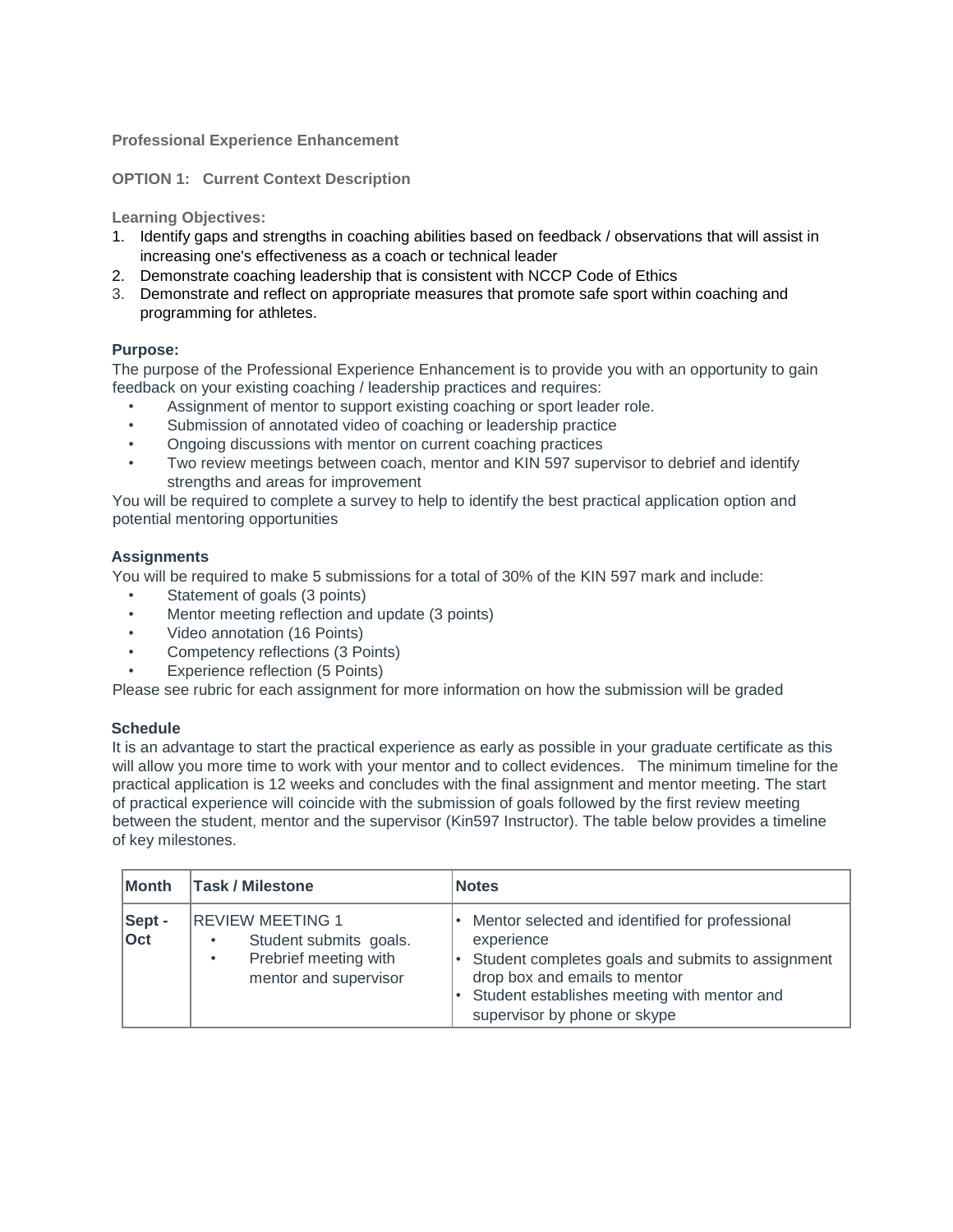| Oct-<br><b>Nov</b>   | • Student submits mentor meeting •<br>reflections<br>Core competency reflections<br>• Video of coaching leader practice / •<br>meeting                                                                                                                                                                      | Upon completion of meeting, student submits mentor<br>meeting reflections to assignment dropbox.<br>Mentor reviews student blogs<br>Student and mentor share comments and discuss at<br>least two core competency reflections<br>Coach / Leader gets video with clear audio of verbal<br>$\bullet$<br>interventions                            |
|----------------------|-------------------------------------------------------------------------------------------------------------------------------------------------------------------------------------------------------------------------------------------------------------------------------------------------------------|------------------------------------------------------------------------------------------------------------------------------------------------------------------------------------------------------------------------------------------------------------------------------------------------------------------------------------------------|
| Nov-<br><b>March</b> | Download and annotate Video<br>Student submits annotation for<br>grading                                                                                                                                                                                                                                    | $\bullet$<br>Coach / Leader must annotate video using the tagging<br>criteria (See below for Video Annotation)<br>Share video and practice / meeting plan with<br>supervisor<br>Student submits video URL to assignment dropbox.                                                                                                               |
| Apr-<br><b>May</b>   | <b>REVIEW MEETING 2</b><br>The purpose of the second review<br>meeting is to:<br>Provide<br>feedback and<br>$\bullet$<br>comments on reviewed<br>video<br>Discuss competency<br>$\bullet$<br>reflections and identify<br>strengths and areas for<br>improvement<br>Schedule panel presentation<br>$\bullet$ | Prior to the meeting, mentor and supervisor will review<br>$\bullet$<br>video to provide feedback.<br>Student to schedule meeting with mentor and<br>supervisor<br>Debrief meeting will be used to identify coach / leader<br>strengths and areas for improvement.<br>• Student submits competency reflections to assignment<br>dropbox        |
| May -<br>June        | • Student submits experience<br>reflection<br>• Student identifies panel for<br>presentation.<br>• Confirm date for panel<br>presentation                                                                                                                                                                   | Student submits reflections to assignment dropbox<br>$\bullet$<br>Student sets up collaborate to make panel<br>$\bullet$<br>presentation and send URL to selected panelists -<br>Panel to include mentor, supervisor, graduate<br>supervisor, sport organization representative and at<br>least 2 peer coaches<br>Confirm date of presentation |
| May -<br>June        | <b>PANEL PRESENTATION</b><br>See panel presentation<br>$\bullet$<br>description.                                                                                                                                                                                                                            | • Student makes panel presentation                                                                                                                                                                                                                                                                                                             |

# **Mentor Selection**

You will need to schedule a meeting with the KIN 597 supervisor early in the year to discuss professional experiences and potential mentors. The supervisor will work with you to identify a mentor who can enhance your coaching or technical leadership. You may wish to identify someone who you already have a relationship, or alternatively work with the supervisor to find someone outside of your current coaching network. There are a number of individuals who have a breadth and depth of high performance experience (e.g. OTP, COC and other organizations) who have been sought by past students. It is an advantage to identify you mentor early in the year.

# **Video Annotation**

You are required to submit an annotated video of either a practice session (coaches) or a meeting / debrief (technical leaders) which will be reviewed by your mentors. While video is widely used in sport contexts, UBC recommends that you get consent from athlete who you are obtaining digital images. A sample letter of consent if available here (See appendix F). The following steps are provided to assist you in completing the video annotation.

1. Create a practice plan (coach) or meeting / debriefing plan or agenda (technical leader).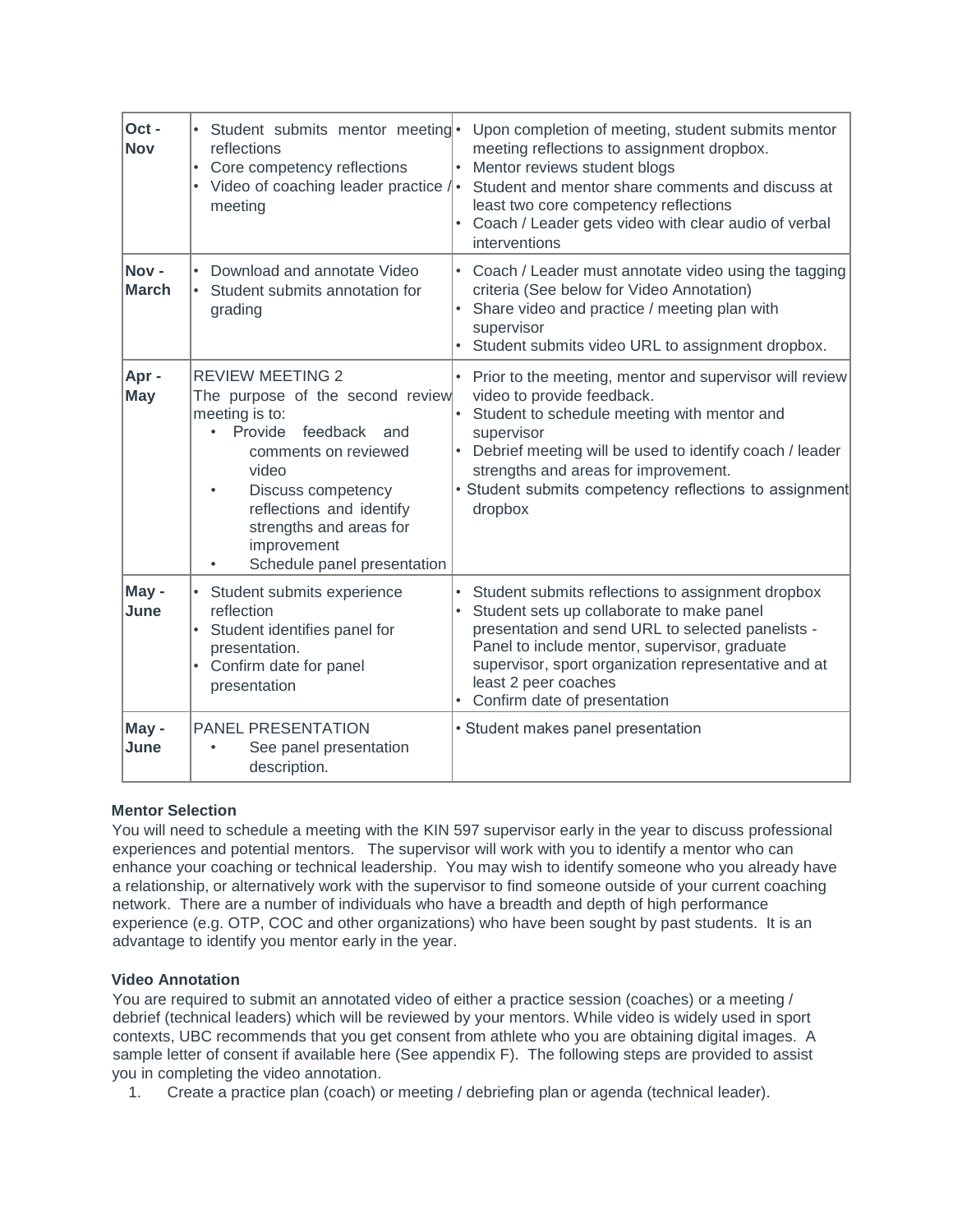- 2. Video the practice session (coaches) or meeting (technical leaders) that corresponds with their practice/meeting plan. For coaching practices it is ideal to have a wireless microphone. A video camera with a wireless microphone may be available through the Canadian Sport Institute (Please contact your supervisor). The video should be a minimum of 20 continuous minutes. If a continuous 20 minutes of video cannot be attained due to the coaches' training environment, a video that is a minimum of 20 minutes in total length will be accepted.
- 3. Upload video to [Collaborative Learning Annotation System](http://clas.ubc.ca/ed?cid=103) [\(](http://clas.ubc.ca/ed?cid=103)CLAS). A video tutorial for using CLAS is provided below.
- 4. Annotate the video using the tables identified below for either coach or leader practice. Listed beside the criteria in each table are evidences that are indicators of the criteria. Your task is to annotate the video by tagging the category name. CLAS is designed to annotate the video in easy steps that are illustrated in the tutorial below. If you use other video editing software, tags should be overlays of text or audio to highlight a key element. Additional comments should be added that help to clarify the annotation or reflect on the selection of the given category. The overall purpose of the annotation is for you to identify critical behaviors and to reflect, objectively, on your own coaching and/or leadership practice.
	- Coach Practices relates to criteria for positive coaching practices
	- Leader Practices relates to criteria for positive technical leadership practices. Share your CLAS video with you mentor and supervisor. You can protect this link by putting it in you blog which will allow you to password protect the video URL. Provide a link to the video and practice plan to your mentor and supervisor.

| <b>Goals (3 Points)</b>                     |                                                                                                                                                                                                                                                 |                                                                                                                                                                                                                                          |                                                                                                                                                                                                                                                                           |                 |  |
|---------------------------------------------|-------------------------------------------------------------------------------------------------------------------------------------------------------------------------------------------------------------------------------------------------|------------------------------------------------------------------------------------------------------------------------------------------------------------------------------------------------------------------------------------------|---------------------------------------------------------------------------------------------------------------------------------------------------------------------------------------------------------------------------------------------------------------------------|-----------------|--|
| Criteria                                    | 3.0 to $>2.0$ pts                                                                                                                                                                                                                               | 2.0 to $>1.0$ pts                                                                                                                                                                                                                        | 1.0 to $>0.0$ pts                                                                                                                                                                                                                                                         |                 |  |
| Goals                                       | Goals are very detailed<br>with excellent rationale<br>on how the practical<br>experience will impact<br>coaching or leader role<br>and enhance areas for<br>improvement.<br>Some<br>evidence provided for<br>how to measure goal<br>attainment | Good statement of<br>goals including some<br>rationale identifying<br>how the practical<br>experience will impact<br>coaching or leader<br>role, and identifying<br>areas for improvement.                                               | Goals are limited with<br>little rational provided<br>on how the practical<br>experience will<br>positively impact<br>coaching and leader<br>role or contribute to<br>areas for improvement.                                                                              |                 |  |
| <b>Mentor Meeting Reflection (3 Points)</b> |                                                                                                                                                                                                                                                 |                                                                                                                                                                                                                                          |                                                                                                                                                                                                                                                                           |                 |  |
| Criteria                                    | 3.0 to $>2.0$ pts                                                                                                                                                                                                                               | 2.0 to $>1.0$ pts                                                                                                                                                                                                                        | 1.0 to $>0.0$ pts                                                                                                                                                                                                                                                         |                 |  |
| <b>Mentor Meeting</b><br><b>Reflection</b>  | Clearly identifies 5<br>areas of discussion<br>based on the mentor<br>meeting. Reflects on<br>mentor and supervisor<br>feedback and makes<br>adjustments to goals<br>or expectations that<br>will enhance<br>professional<br>experience         | Identifies 5 areas of<br>discussion based on<br>the mentor meeting<br>and reflects on how<br>mentor and supervisor<br>feedback could help to<br>enhance professional<br>experience or provide<br>adjustments to goals<br>or expectations | Unable to identify 5<br>of<br>discussion<br>areas<br>based on the mentor<br>meeting.<br>Limited<br>reflection<br>how<br>on<br>mentor and supervisor<br>feedback could help to<br>enhance professional<br>experience or provide<br>adjustments to goals of<br>expectations |                 |  |
| <b>Video Annotation (16 Points)</b>         |                                                                                                                                                                                                                                                 |                                                                                                                                                                                                                                          |                                                                                                                                                                                                                                                                           |                 |  |
|                                             | 5.0 to >4.0 pts                                                                                                                                                                                                                                 | 4.0 to $>3.0$ pts                                                                                                                                                                                                                        | 3.0 to $>1.0$ pts                                                                                                                                                                                                                                                         | 1.0 to $>0$ pts |  |

# **Current Context Marking Rubric**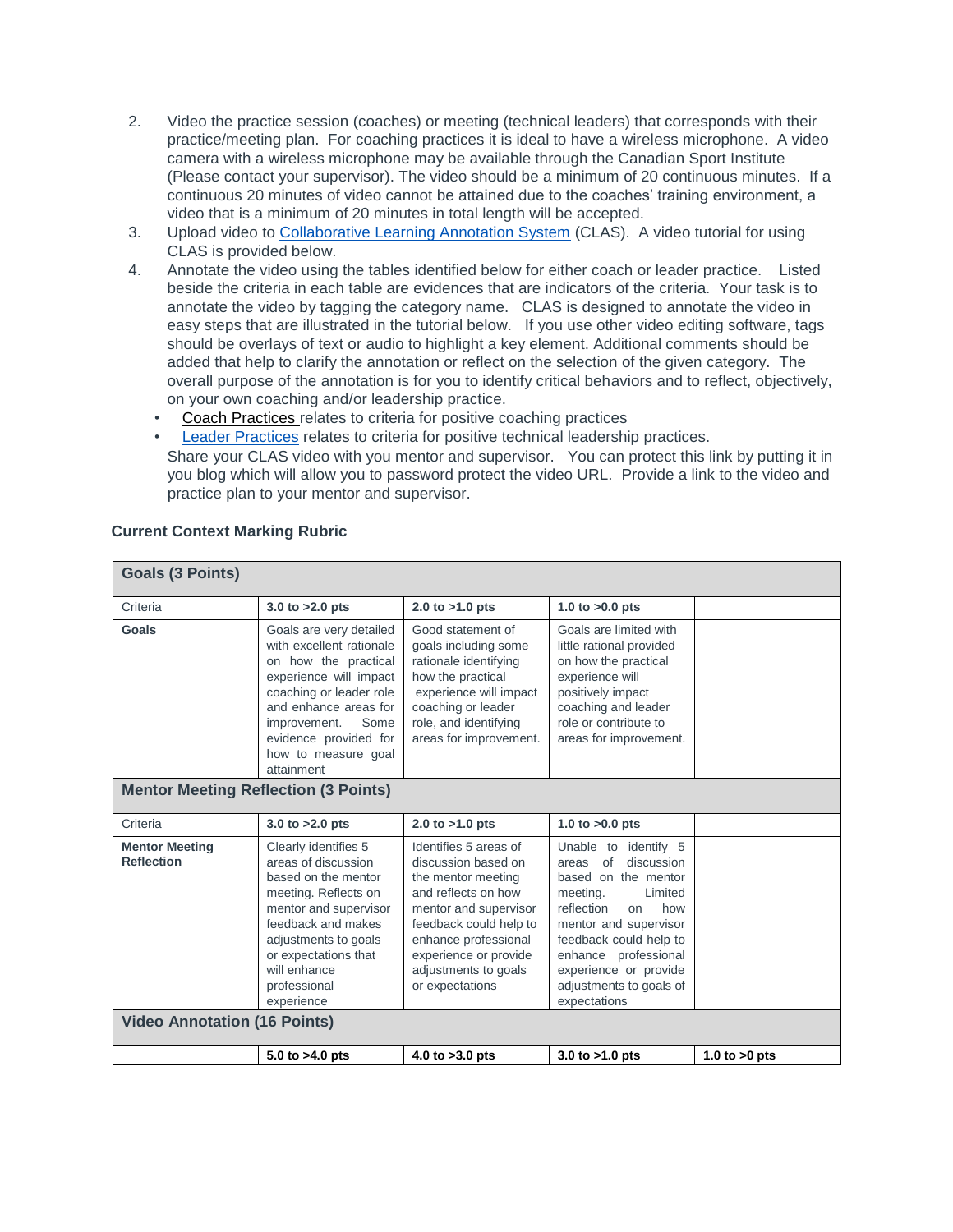| <b>Practice or meeting</b><br>plan       | Plan provides<br>outstanding detail and<br>clearly identifies how<br>annotation criteria can<br>be applied, and<br>includes timelines,<br>goal, speaking /<br>coaching points,<br>supplemental<br>documentation (or<br>references),<br>description and<br>explanations that will<br>assist in delivering the<br>practice or meeting | Plan provides a good<br>overview of intended<br>outcomes and details<br>include,<br>that<br>may<br>timelines,<br>goals,<br>speaking/coaching<br>points, supplemental<br>documentation<br>(or<br>references),,<br>description<br>or<br>explanations that will<br>assist in delivering the<br>practice or meeting.<br>Plan clearly identifies<br>opportunities<br>to<br>engage<br>athlete<br>$\prime$<br>stakeholders in the<br>annotation criteria. | Basic plan is<br>presented that include<br>broad overview of<br>intended outcomes but<br>lack details that may<br>include, timelines,<br>goals,<br>speaking/coaching<br>points, supplemental<br>documentation<br>(or<br>references),,<br>description<br>or<br>explanations that will<br>assist in delivering the<br>practice or meeting.<br>Limited opportunities<br>to engage athlete /<br>stakeholders in the<br>annotation criteria. | No plan submitted                                                                                                                    |
|------------------------------------------|-------------------------------------------------------------------------------------------------------------------------------------------------------------------------------------------------------------------------------------------------------------------------------------------------------------------------------------|----------------------------------------------------------------------------------------------------------------------------------------------------------------------------------------------------------------------------------------------------------------------------------------------------------------------------------------------------------------------------------------------------------------------------------------------------|-----------------------------------------------------------------------------------------------------------------------------------------------------------------------------------------------------------------------------------------------------------------------------------------------------------------------------------------------------------------------------------------------------------------------------------------|--------------------------------------------------------------------------------------------------------------------------------------|
| <b>Video Length and</b>                  | $4.0$ pts                                                                                                                                                                                                                                                                                                                           | 3.0 pts                                                                                                                                                                                                                                                                                                                                                                                                                                            | 2.0 <sub>pts</sub>                                                                                                                                                                                                                                                                                                                                                                                                                      | $0.0$ pts                                                                                                                            |
| Quality                                  | Video is of sufficient<br>length and quality to<br>provide a excellent<br>overview<br>of<br>the<br>coaching / leadership<br>practices and provides<br>a vantage point that<br>shows<br>the<br>overall<br>context of the practice<br>and/or<br>(Athlete<br>stakeholder response<br>to coach / leader<br>behaviour)                   | Video is of sufficient<br>length and quality to<br>provide a good<br>overview of the<br>coaching / leadership<br>practices.                                                                                                                                                                                                                                                                                                                        | Video of coaching<br>leader practice is not<br>long enough to give a<br>good overview of<br>coaching / leadership<br>practices. Quality of<br>audio and video is<br>difficult to assess<br>criteria.                                                                                                                                                                                                                                    | <b>No Video Submitted</b>                                                                                                            |
| <b>Annotation</b>                        | 7.0 to $>6.0$ pts                                                                                                                                                                                                                                                                                                                   | 6.0 to $>4.0$ pts                                                                                                                                                                                                                                                                                                                                                                                                                                  | 4.0 to $>2.0$ pts                                                                                                                                                                                                                                                                                                                                                                                                                       | 2.0 to $>1.0$ pts                                                                                                                    |
|                                          | Most annotation<br>categories are<br>evidenced in the video<br>and include a brief<br>description<br>rationalizing or<br>explaining selected<br>criteria (text or audio).<br>Statistical summary of<br>annotations is provided<br>to show preferences to<br>a different criteria.                                                   | Most annotation<br>categories are<br>evidenced in the video<br>with some descriptors<br>explaining<br>or<br>rationalizing the<br>selected criteria.<br>Limited summary of<br>coaching behaviors<br>evidenced based on<br>annotation                                                                                                                                                                                                                | Some<br>annotation<br>categories<br>are<br>evidenced in the video<br>with limited<br>explanation or rational<br>for<br>selecting<br>the<br>annotation.                                                                                                                                                                                                                                                                                  | Limited annotation<br>categories are<br>evidenced in the video<br>with no explanation or<br>rational for selecting<br>the annotation |
| <b>Competency Reflections (3 Points)</b> |                                                                                                                                                                                                                                                                                                                                     |                                                                                                                                                                                                                                                                                                                                                                                                                                                    |                                                                                                                                                                                                                                                                                                                                                                                                                                         |                                                                                                                                      |
| Criteria                                 | 3.0 to $>2.0$ pts                                                                                                                                                                                                                                                                                                                   | 2.0 to $>1.0$ pts                                                                                                                                                                                                                                                                                                                                                                                                                                  | 1.0 to $>0.0$ pts                                                                                                                                                                                                                                                                                                                                                                                                                       |                                                                                                                                      |
| Competency<br><b>Reflections</b>         | Outstanding<br>and<br>detailed reflection on<br>competencies<br>with<br>excellent<br>supporting<br>evidence<br>related to<br>coaching<br>or leader<br>practice.<br>Excellent<br>evidence of dialogue<br>between mentor and<br>student on identified<br>competency area with<br>good demonstration of<br>responding<br>to            | Good reflection on<br>competencies with<br>some evidence to<br>support coaching or<br>leader practice. Good<br>dialoque between<br>mentor and student on<br>identified competency<br>area and some<br>responsiveness to<br>opinions or<br>recommendations<br>proposed                                                                                                                                                                              | Limited reflection on<br>competencies with little<br>evidence to support<br>coaching or leader<br>practice. Blog lack<br>dialoque between<br>mentor and student on<br>identified competency<br>area.                                                                                                                                                                                                                                    |                                                                                                                                      |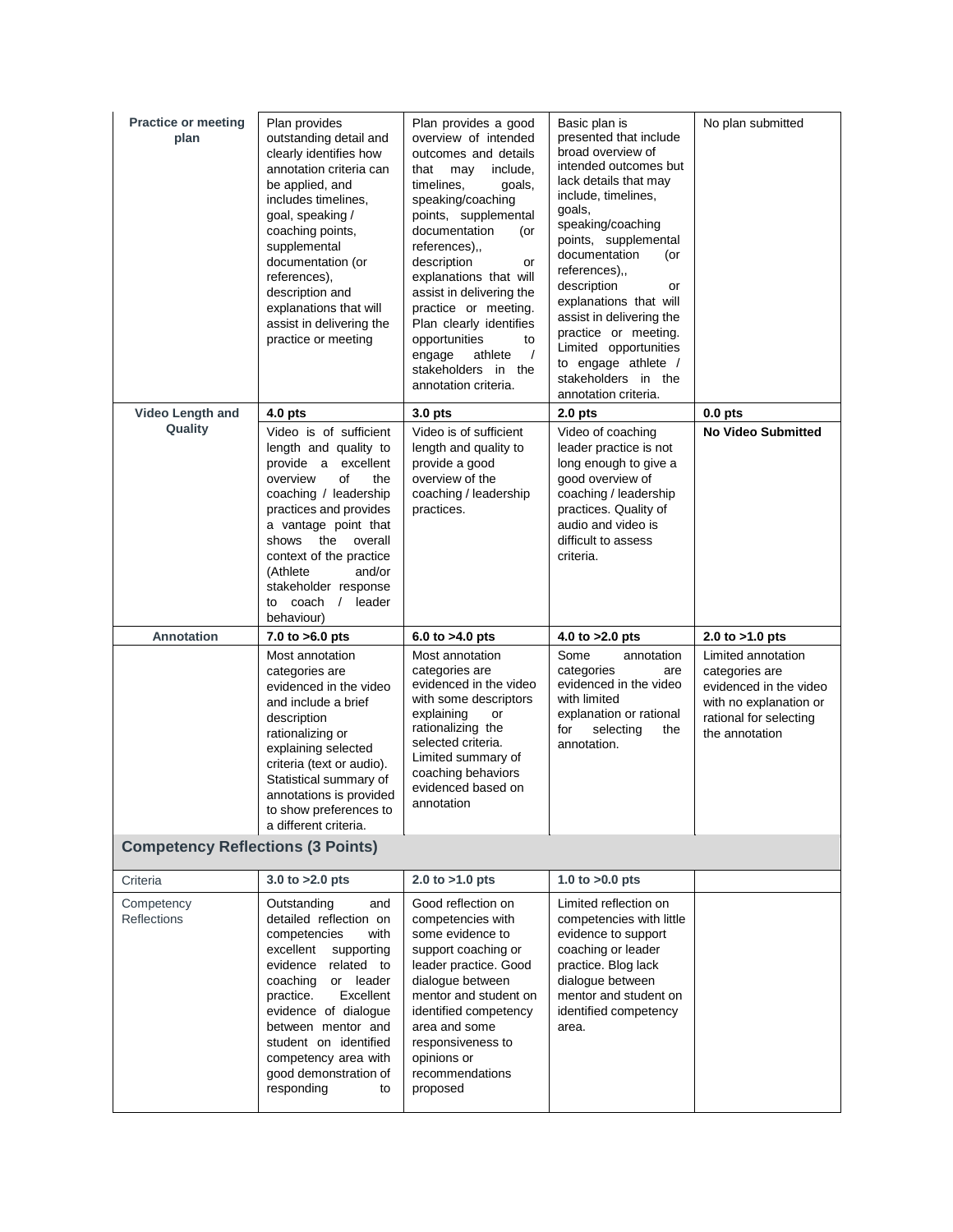|                               | proposed opinions or<br>recommendations                                                                                                                                                                                                                            |                                                                                                                                                                                                                                                                               |                                                                                                                                                                                                     |                      |
|-------------------------------|--------------------------------------------------------------------------------------------------------------------------------------------------------------------------------------------------------------------------------------------------------------------|-------------------------------------------------------------------------------------------------------------------------------------------------------------------------------------------------------------------------------------------------------------------------------|-----------------------------------------------------------------------------------------------------------------------------------------------------------------------------------------------------|----------------------|
| <b>Reflections (5 Points)</b> |                                                                                                                                                                                                                                                                    |                                                                                                                                                                                                                                                                               |                                                                                                                                                                                                     |                      |
| <b>Reflections</b>            | 5.0 to $>4.0$ pts                                                                                                                                                                                                                                                  | 4.0 to $>3.0$ pts                                                                                                                                                                                                                                                             | 3.0 to $>1.0$ pts                                                                                                                                                                                   | 1.0 to $>0$ pts      |
|                               | Outstanding and<br>detailed reflection on<br>goals, areas for<br>improvement and how<br>it impacted coaching /<br>leader practice. Action<br>plan is provided that<br>that clearly identifies<br>strategies to increase<br>future coach / leader<br>effectiveness. | Good<br>reflection<br>on<br>goal and<br>the<br>each<br>extent to which<br>the<br>improvements<br>or<br>enhancements<br>were<br>made to coach / leader<br>Good<br>practice.<br>identification of actions<br>that<br>could<br>impact<br>future coach / leader<br>effectiveness. | Limited reflection on<br>the intended goals and<br>improvements in coach<br>/ leader practice.<br>Limited identification of<br>actions that could<br>impact future coach /<br>leader effectiveness. | <b>No Reflection</b> |

# **OPTION 2: High Performance Project**

**Learning Objectives:**

- 1. Critically reflect on coaching and/or technical leader practices and construct portfolio of evidence that support current coaching or leadership practices
- 2. Reflect on systematic gap analysis of current athlete(s) or program in order to maximize development and podium potential within sport
- 3. Investigate and reflect on pre-competition procedures that optimize readiness for performance

# **Purpose:**

The project based HP Enhancement is provided as an alternative to option one, current context enhancement, where you can:

- Demonstrate a project that can enhance your current or future development
- Provide the necessary resources to engage in the project.

Projects should be experiences outside of your normal coaching or leadership roles and provide a unique opportunity to engage in high performance sport initiatives that could include; coaching / management role at a high performance camp or competition; facilitating a strategic planning process; contributing and delivering part of a high performance review with OTP; organizing a major event; or short term projects deemed by the supervisor to have a substantial impact on your professional development. Students will be required to:

- Submit a proposal for project and get approval by the supervisor
- Identify a mentor who can enhance and guide project based experience
- Engage in two meetings with mentor and supervisor to outline terms of project (prebrief) and to debrief project goals / learnings
- Submit reflections on the project outlining summary of project and key learnings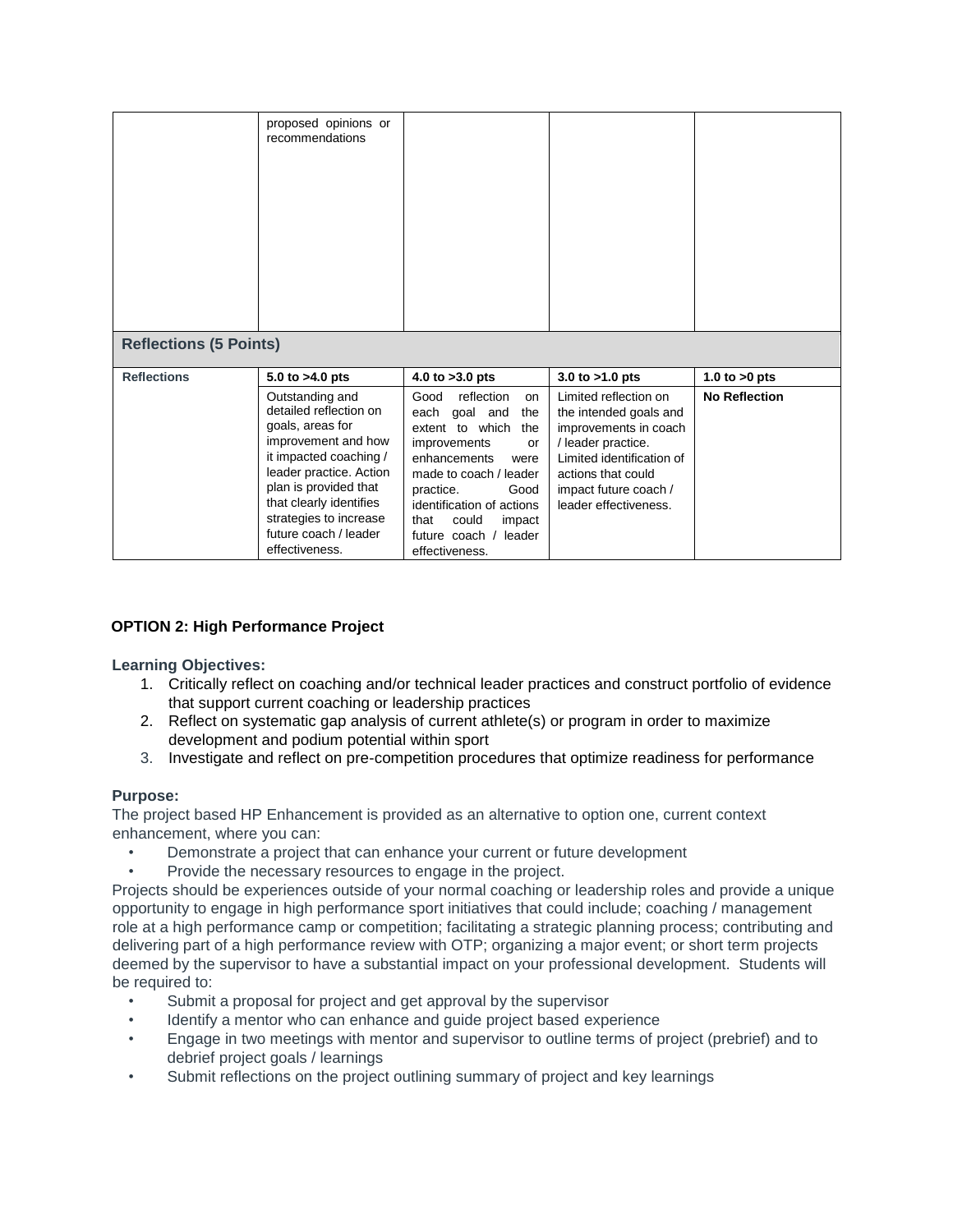## **Mentor Selection**

You will need to schedule a meeting with the supervisor early in the year to discuss professional experiences and potential mentors. The KIN 597supervisor will work with you to identify a mentor who can enhance your coaching or technical leadership. You may wish to identify someone who you already have a relationship, or alternatively work with the supervisor to find someone outside of your current coaching network. There are a number of individuals who have a breadth and depth of high performance experience (e.g. OTP, COC and other organizations) who have been sought by past students. It is an advantage to identify you mentor early in the year.

## **Assignments**

You will be required to make 5 submissions for a total of 30% of the KIN 597 mark and include:

- Proposal (9 points)
- Project pre-brief reflections and updates (3 points)
- Competency reflections (3 Points)
- Project portfolio (10 Points)
- Experience reflection (5 Points)

Below is a description of each assignment. You should also review the rubric for each assignment for more information on how the submission will be graded.

# **Proposal**

Your proposal should include:

- The overall purpose of the project and how this will assist you in furthering your coaching / leader role.
- A detailed budget indicating funding sources and costs associated with the project. Funding sources could include PSO/NSO funds, grants or self funding. Cost could include, travel, accommodation, food, equipment, honoraria, rental, or other items related to the project.
- A detailed timeline of the project with key events and/or milestones. For example, in a camp based setting the timeline may be a detailed camp schedule including practice times and meetings. Debrief meetings should be scheduled with mentor / leader throughout the project.
- The project proposal template identifying project objectives and evidences. You must identify a minimum of 3 objectives that you wish to accomplish as a result of the project. Objectives must be action oriented and be specifically related to your purpose. For each objective, identify evidence that you will gather to demonstrate the objective. Evidence should be specific or tangible elements that can be posted as a portfolio of relevant experiences in your blog.

#### **Mentor Meeting Reflections**

After meeting with your mentor and supervisor (KIN597 Instructor) reflect and update your proposal. Indicate at least 5 elements that were discussed as part of the pre-brief and how this relates to the purpose and/or objective sought for the particular project.

#### **Competency reflections**

You will select at least 2 competency reflections to review and discuss with your mentor. Comments and feedback should be documented and included in student blog.

#### **Project Portfolio**

Using the project proposal template, create a portfolio of evidence for the identified objectives. The portfolio should be housed in you blog and may include artifacts, templates, tools or videos related to the project. For the portfolio evidence identify the extent to which each objective was achieved (or not) and rationalize why it impacted your coaching / leader effectiveness.

#### **Reflection**

Upon completion of the debrief meeting with mentor and supervisor, you will submit a reflection of your practical experiences commenting and reflecting on the extent to which your objectives were achieved.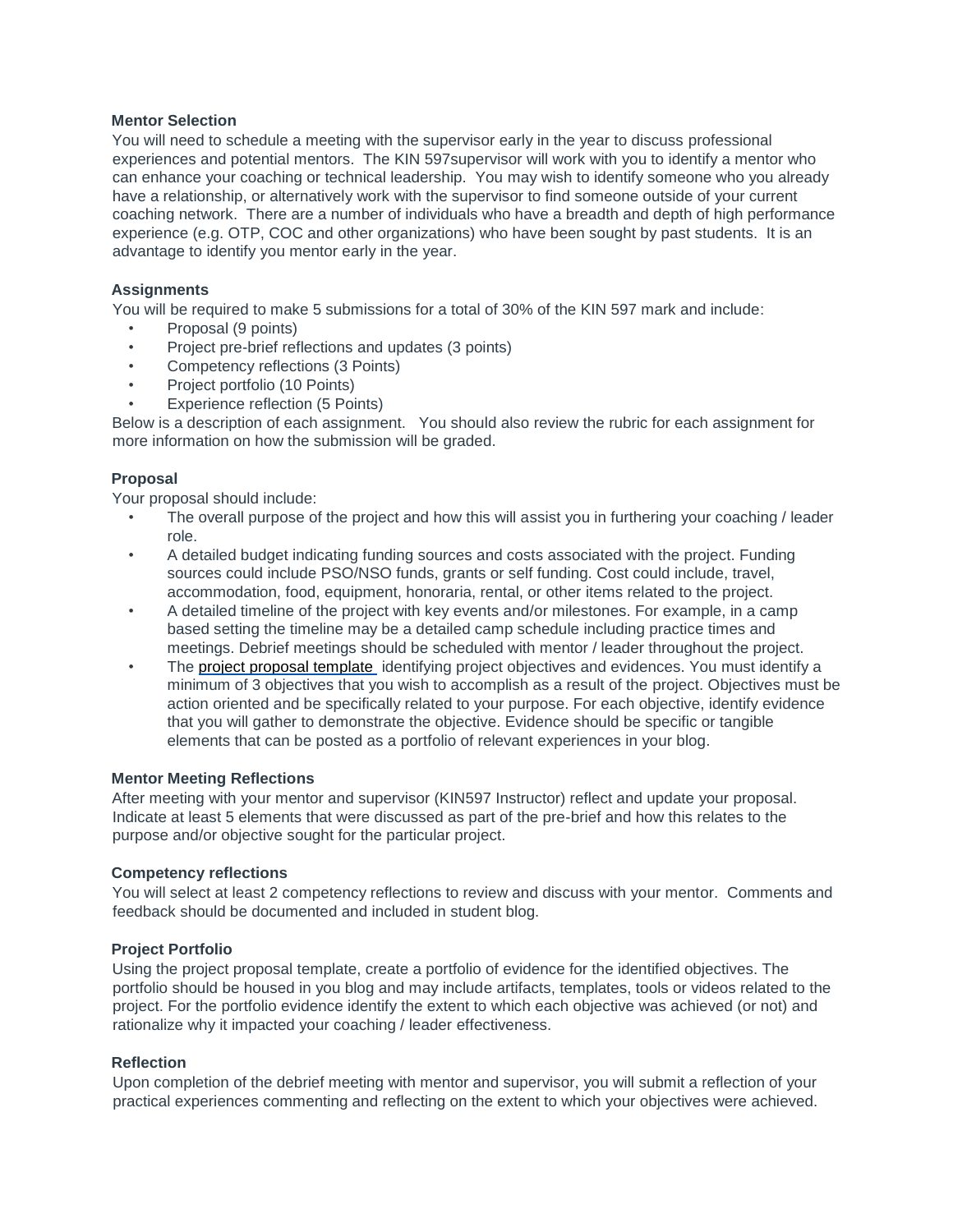# **Schedule**

It is an advantage to start the practical experience as early as possible in your graduate certificate as this will allow you more time to work with your mentor and to collect evidences. The minimum timeline for the practical application is 12 weeks and concludes with the final assignment and mentor meeting. The start of practical experience will coincide with the submission of goals followed by the first review meeting between the student, mentor and the supervisor (Kin597 Instructor). The table below provides a timeline of key milestones.

| <b>Month</b>            | <b>Task / Milestone</b>                                                                                                                        | <b>Notes</b>                                                                                                                                                                                                                                                                                                                           |
|-------------------------|------------------------------------------------------------------------------------------------------------------------------------------------|----------------------------------------------------------------------------------------------------------------------------------------------------------------------------------------------------------------------------------------------------------------------------------------------------------------------------------------|
| Sept -<br>Oct           | <b>REVIEW MEETING 1</b><br>Student submits proposal.<br>$\bullet$<br>Prebrief meeting with<br>$\bullet$<br>mentor and supervisor               | Mentor selected and identified for practical experience<br>Student completes proposal and submits to assignment<br>drop box and emails to mentor<br>Student establishes meeting with mentor and<br>supervisor by phone or skype                                                                                                        |
| Oct-<br><b>Dec</b>      | Student submits mentor meeting ·<br>reflections<br>Core competency reflections<br>Student initiates high performance .<br>$\bullet$<br>project | Upon completion of meeting, student submits mentor<br>meeting reflections to assignment dropbox.<br>Mentor reviews student blogs<br>Student and mentor share comments and discuss at<br>least two core competency reflections<br>• Student gathers evidence from their high performance<br>project to share with mentor and supervisor |
| Dec-<br><b>April</b>    | Complete high performance<br>project<br>Gather evidence in portfolio<br>$\bullet$                                                              | • Coach / Leader must complete high performance<br>project<br>Coach / Leader gathers evidence and constructs<br>portfolio of the high performance project based on<br>proposal<br>• Student submits proposal to mentor and supervisor.                                                                                                 |
| March -<br><b>April</b> | <b>REVIEW MEETING 2</b><br>The purpose of the second review<br>meeting is to:<br>Provide feedback and<br>comments on portfolio                 | • Prior to the meeting, mentor and supervisor will review<br>portfolio to provide feedback.<br>Student to schedule meeting with mentor and supervisor<br>• Debrief meeting will be used to identify coach / leader<br>strengths and areas for improvement.                                                                             |
|                         | Discuss competency<br>reflections and identify<br>strengths and areas for<br>improvment                                                        | • Student submits competency reflections to assignment<br>dropbox                                                                                                                                                                                                                                                                      |
| April-<br><b>May</b>    | Student submits reflection<br>Student identifies panel for<br>presentation.<br>Confirm date for panel<br>٠<br>presentation                     | Student submits reflections to assignment dropbox<br>Student sets up collaborate to make panel presentation<br>and send URL to selected panelists - Panel to include<br>mentor, supervisor, graduate supervisor, sport<br>organization representative and at least 2 peer<br>coaches<br>Student confirms date of presentation          |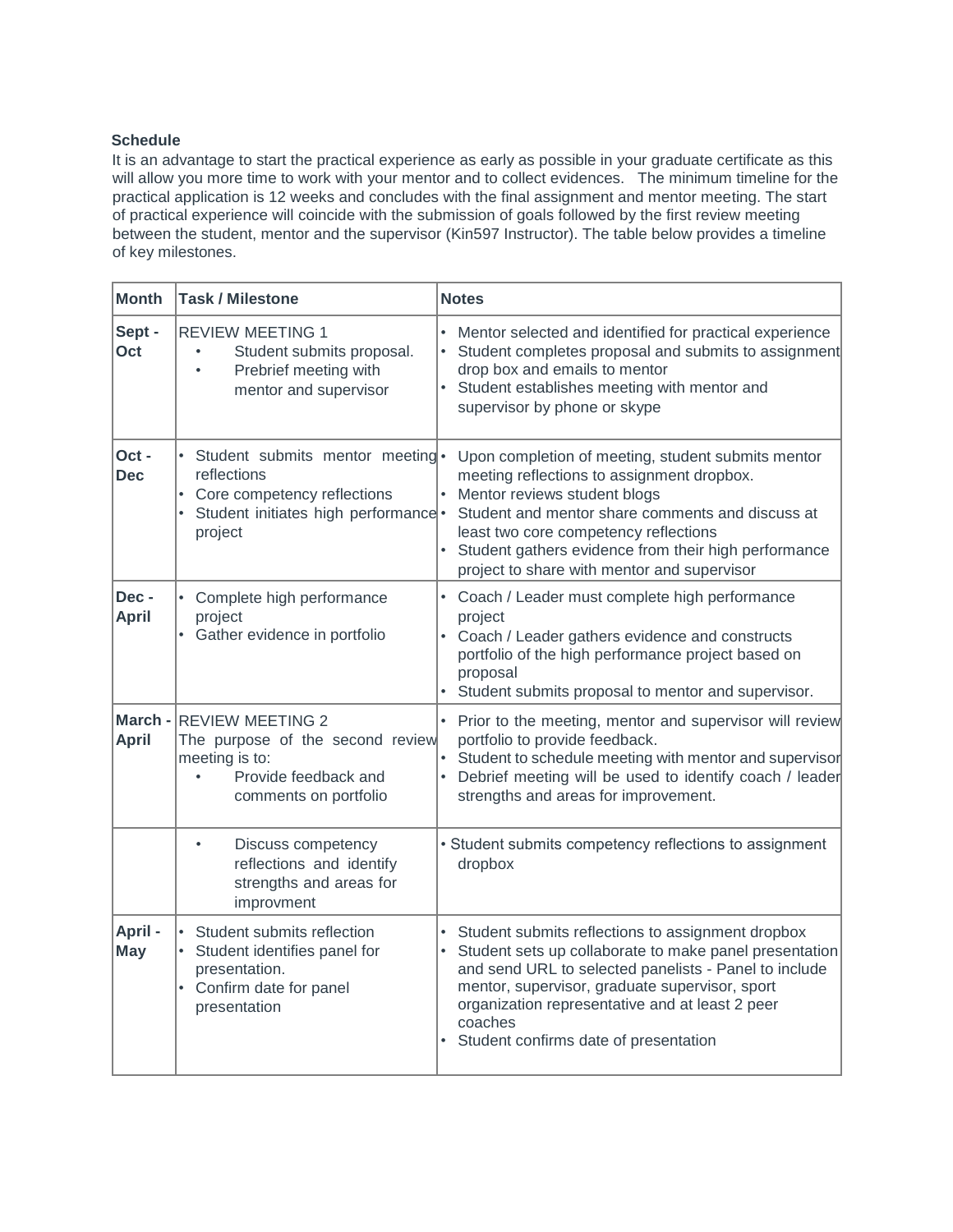| May - | <b>IPANEL PRESENTATION</b> | • Student makes panel presentation |
|-------|----------------------------|------------------------------------|
| July  | See panel presentation     |                                    |
|       | description.               |                                    |

# **HP Project marking Rubric**

| <b>HP Project Proposal (9 Points)</b>                                           |                                                                                                                                                                                                                                                                                                                                                                                                                                                                                                                                                                                                      |                                                                                                                                                                                                                                                                                                                                                                                                                                                                                                                                                                    |                                                                                                                                                                                                                                                                |  |  |
|---------------------------------------------------------------------------------|------------------------------------------------------------------------------------------------------------------------------------------------------------------------------------------------------------------------------------------------------------------------------------------------------------------------------------------------------------------------------------------------------------------------------------------------------------------------------------------------------------------------------------------------------------------------------------------------------|--------------------------------------------------------------------------------------------------------------------------------------------------------------------------------------------------------------------------------------------------------------------------------------------------------------------------------------------------------------------------------------------------------------------------------------------------------------------------------------------------------------------------------------------------------------------|----------------------------------------------------------------------------------------------------------------------------------------------------------------------------------------------------------------------------------------------------------------|--|--|
| Criteria                                                                        | 3.0 to $>2.0$ pts                                                                                                                                                                                                                                                                                                                                                                                                                                                                                                                                                                                    | 2.0 to $>1.0$ pts                                                                                                                                                                                                                                                                                                                                                                                                                                                                                                                                                  | 1.0 to $>0.0$ pts                                                                                                                                                                                                                                              |  |  |
| <b>Purpose</b>                                                                  | Project is clearly defined<br>and provides a unique<br>opportunity to engage a<br>high performance sport<br>experience outside of<br>normal coaching or leader<br>role. The purpose is<br>detailed with excellent<br>rationale on how the project<br>experience will impact<br>coaching or leader role.                                                                                                                                                                                                                                                                                              | Project provides coach<br>with a good opportunity to<br>further high performance<br>sport experiences. Good<br>statement<br>of<br>purpose<br>including some rationale<br>how<br>the<br>for<br>project<br>experience will<br>impact<br>coaching or leader role                                                                                                                                                                                                                                                                                                      | Project is limited in<br>enhancing<br>high<br>performance sport<br>experience. Purpose is<br>limited with little rational<br>provided on how the<br>project experience will<br>impact coaching<br>and<br>leader role.                                          |  |  |
| <b>Logistics</b>                                                                | Detailed<br>timeline<br>that<br>includes key events and/or<br>milestones and potential<br>description and expected<br>roles identified. Dates and<br>times are clearly identified<br>with scheduled times to<br>meet with<br>mentor<br>or<br>supervisor<br>throughout<br>project Detailed<br>budget<br>outlining sources of<br>revenues that have been<br>verified (letter/email<br>indicating funding source).<br>A detailed list and<br>calculation of expenses<br>itemizes possible travel,<br>accommodation, food,<br>equipment, honoraria,<br>rental, or other items<br>related to the project. | Overall<br>schedule<br>that<br>includes main events or<br>milestones. Estimation of<br>dates and times with some<br>opportunities identified to<br>with<br>me<br>mentor<br>or<br>supervisor.<br><b>Budget</b><br>of<br>includes<br>sources<br>revenues that could be<br>accessed to fund<br>the<br>project but not necessarily<br>verified.<br>Expenses<br>are<br>identified with some detail<br>in calculating expenses for<br>possible<br>travel,<br>accommodation,<br>food,<br>honoraria,<br>equipment,<br>rental, or other<br>items<br>related to the project. | Rough schedule of event or<br>milestones with some<br>indication of scheduled<br>meeting with mentor or<br>supervisor. Budget is<br>limited in detail for revenue<br>and expenses. Budget is<br>limited in<br>ability to<br>identified<br>achieved<br>purpose. |  |  |
| Objective and<br><b>Evidence</b><br><b>Mentor Meeting Reflection (3 Points)</b> | Outstanding objectives that<br>are clear and measurable,<br>and relate to the purpose of<br>the project. Evidence is<br>detailed and demonstrates<br>how the objective is<br>achieved.                                                                                                                                                                                                                                                                                                                                                                                                               | Sufficient objectives<br>identified that is related to<br>the identified purpose of the<br>project. Evidence is<br>tangible and it is clear how<br>it will be gathered or<br>tracked in the portfolio.                                                                                                                                                                                                                                                                                                                                                             | Few objectives identified<br>that do not clearly relate to<br>the overall purpose.<br>Evidence may be lacking or<br>is not clear how it will be<br>gathered or tracked in the<br>portfolio.                                                                    |  |  |
| Criteria                                                                        | 3.0 to $>2.0$ pts                                                                                                                                                                                                                                                                                                                                                                                                                                                                                                                                                                                    | 2.0 to $>1.0$ pts                                                                                                                                                                                                                                                                                                                                                                                                                                                                                                                                                  | 1.0 to $>0.0$ pts                                                                                                                                                                                                                                              |  |  |
| <b>Mentor Meeting</b><br><b>Reflection</b>                                      | Clearly identifies 5 areas of<br>discussion based on the<br>mentor meeting. Reflects<br>on mentor and supervisor<br>feedback and makes<br>adjustments to goals or<br>expectations that will<br>enhance practical<br>experience                                                                                                                                                                                                                                                                                                                                                                       | Identifies 5 areas of<br>discussion based on the<br>mentor meeting and<br>reflects on how mentor and<br>supervisor feedback could<br>help to enhance practical<br>experience or provide<br>adjustments to goals or<br>expectations                                                                                                                                                                                                                                                                                                                                 | Unable to identify 5 areas<br>of discussion based on the<br>mentor meeting. Limited<br>reflection on how mentor<br>and supervisor feedback<br>could help to enhance<br>practical experience<br>or<br>provide adjustments<br>to<br>goals of expectations        |  |  |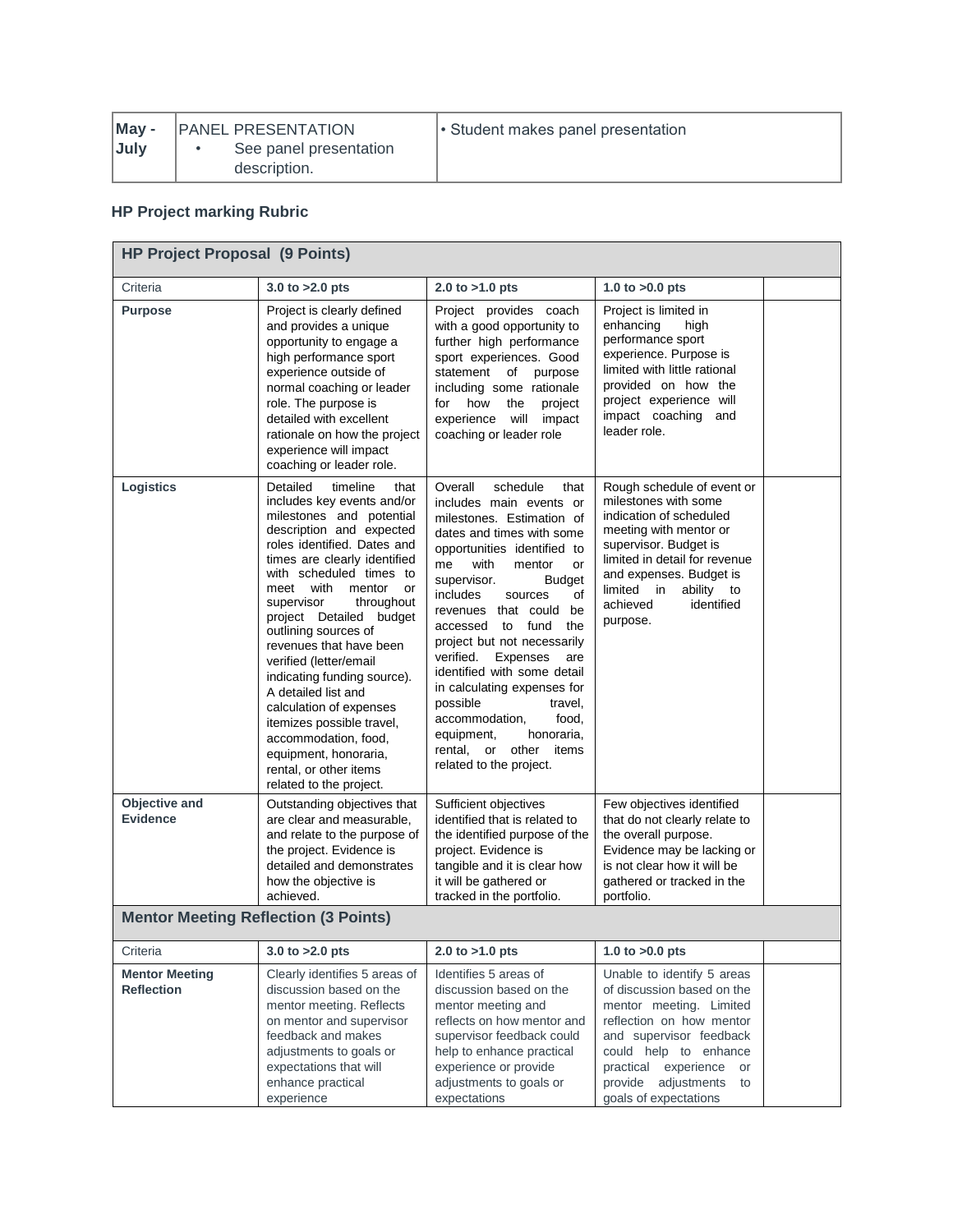| <b>HP Project Portfolio (10 Points)</b>  |                                                                                                                                                                                                                                                                                                                                                                                    |                                                                                                                                                                                                                                                                                      |                                                                                                                                                                                                   |                             |  |
|------------------------------------------|------------------------------------------------------------------------------------------------------------------------------------------------------------------------------------------------------------------------------------------------------------------------------------------------------------------------------------------------------------------------------------|--------------------------------------------------------------------------------------------------------------------------------------------------------------------------------------------------------------------------------------------------------------------------------------|---------------------------------------------------------------------------------------------------------------------------------------------------------------------------------------------------|-----------------------------|--|
| <b>Portfolio Evidence</b>                | 4.0 to $>3.0$ pts                                                                                                                                                                                                                                                                                                                                                                  | 3.0 to $>2.0$ pts                                                                                                                                                                                                                                                                    | 2.0 to $>0$ pts                                                                                                                                                                                   |                             |  |
|                                          | Portfolio includes a variety<br>of evidence that was<br>identified in the project<br>proposal and is part of<br>blog. Evidence includes a<br>description and<br>rationale/discussion on<br>how it relates to the sought<br>objectives.                                                                                                                                             | Portfolio includes evidence<br>identified in project<br>proposal with some<br>description / rational<br>relating it to the sought<br>objectives.                                                                                                                                     | Portfolio includes some of<br>the evidence identified in<br>the project but may lack<br>details. Evidence has<br>limited description or<br>rational relating it to<br>objective sought            |                             |  |
| Organization and                         | 3.0 to $>2.0$ pts                                                                                                                                                                                                                                                                                                                                                                  | 2.0 to $>1.0$ pts                                                                                                                                                                                                                                                                    | 1.0 to $>0.0$ pts                                                                                                                                                                                 |                             |  |
| navigation                               | Portfolio may be used as<br>an exemplar for other<br>coaches or leaders and is<br>easy to access / navigate                                                                                                                                                                                                                                                                        | Portfolio is part of blog,<br>organized and relatively<br>easy to navigate and<br>access                                                                                                                                                                                             | Portfolio is part of blog.<br>Limited organization and<br>difficult to navigate                                                                                                                   |                             |  |
| <b>Reflection on</b>                     | 3.0 to $>2.0$ pts                                                                                                                                                                                                                                                                                                                                                                  | 2.0 to $>1.0$ pts                                                                                                                                                                                                                                                                    | 1.0 to $>0.0$ pts                                                                                                                                                                                 |                             |  |
| <b>Objectives</b>                        | 3.0 to $>2.0$ pts<br>Excellent reflection on the<br>objectives sought in the<br>proposal and how the<br>objectives were achieve or<br>not in light of the evidence<br>provided.                                                                                                                                                                                                    | 2.0 to >1.0 pts Good<br>reflection on the proposed<br>objectives identified in the<br>proposal. May lack details<br>on how the objective was<br>achieved or not.                                                                                                                     | 1.0 to $>0.0$ pts<br>Limited reflection on the<br>objectives sought in the<br>proposal with no rationale<br>on whether the objective<br>was achieved or not                                       |                             |  |
| <b>Competency Reflections (3 Points)</b> |                                                                                                                                                                                                                                                                                                                                                                                    |                                                                                                                                                                                                                                                                                      |                                                                                                                                                                                                   |                             |  |
| Criteria                                 | 3.0 to $>2.0$ pts                                                                                                                                                                                                                                                                                                                                                                  | 2.0 to $>1.0$ pts                                                                                                                                                                                                                                                                    | 1.0 to $>0.0$ pts                                                                                                                                                                                 |                             |  |
| Competency<br><b>Reflections</b>         | Outstanding and detailed<br>reflection on competencies<br>with excellent supporting<br>evidence<br>related<br>to<br>coaching<br>leader<br>or<br>Excellent<br>practice.<br>evidence<br>dialogue<br>of<br>between<br>and<br>mentor<br>identified<br>student<br>on<br>area<br>with<br>competency<br>good demonstration of<br>responding to proposed<br>opinions or<br>recommendations | Good<br>reflection<br>on<br>competencies with some<br>evidence<br>to<br>support<br>leader<br>coaching<br>or<br>practice. Good dialogue<br>between mentor and<br>student on identified<br>competency area and<br>some responsiveness to<br>opinions or<br>recommendations<br>proposed | Limited reflection on<br>competencies with little<br>evidence to support<br>coaching or leader<br>practice. Blog lack<br>dialogue between mentor<br>and student on identified<br>competency area. |                             |  |
| <b>Reflections (5 Points)</b>            |                                                                                                                                                                                                                                                                                                                                                                                    |                                                                                                                                                                                                                                                                                      |                                                                                                                                                                                                   |                             |  |
| <b>Reflections</b>                       | 5.0 to $>4.0$ pts                                                                                                                                                                                                                                                                                                                                                                  | 4.0 to >3.0 pts                                                                                                                                                                                                                                                                      | 3.0 to $>1.0$ pts                                                                                                                                                                                 | 1.0 <sub>to</sub><br>>0 pts |  |
|                                          | Outstanding and detailed<br>reflection on goals, areas<br>for improvement and how it<br>impacted coaching / leader<br>practice. Action plan is<br>provided that that clearly<br>identifies strategies to<br>increase future coach /<br>leader effectiveness.                                                                                                                       | Good reflection on each<br>goal and the extent to<br>which the improvements or<br>enhancements were made<br>to coach / leader practice.<br>Good identification of<br>actions that could impact<br>future coach / leader<br>effectiveness.                                            | Limited reflection on the<br>intended goals and<br>improvements in coach /<br>leader practice. Limited<br>identification of actions that<br>could impact future coach /<br>leader effectiveness.  | No<br><b>Reflection</b>     |  |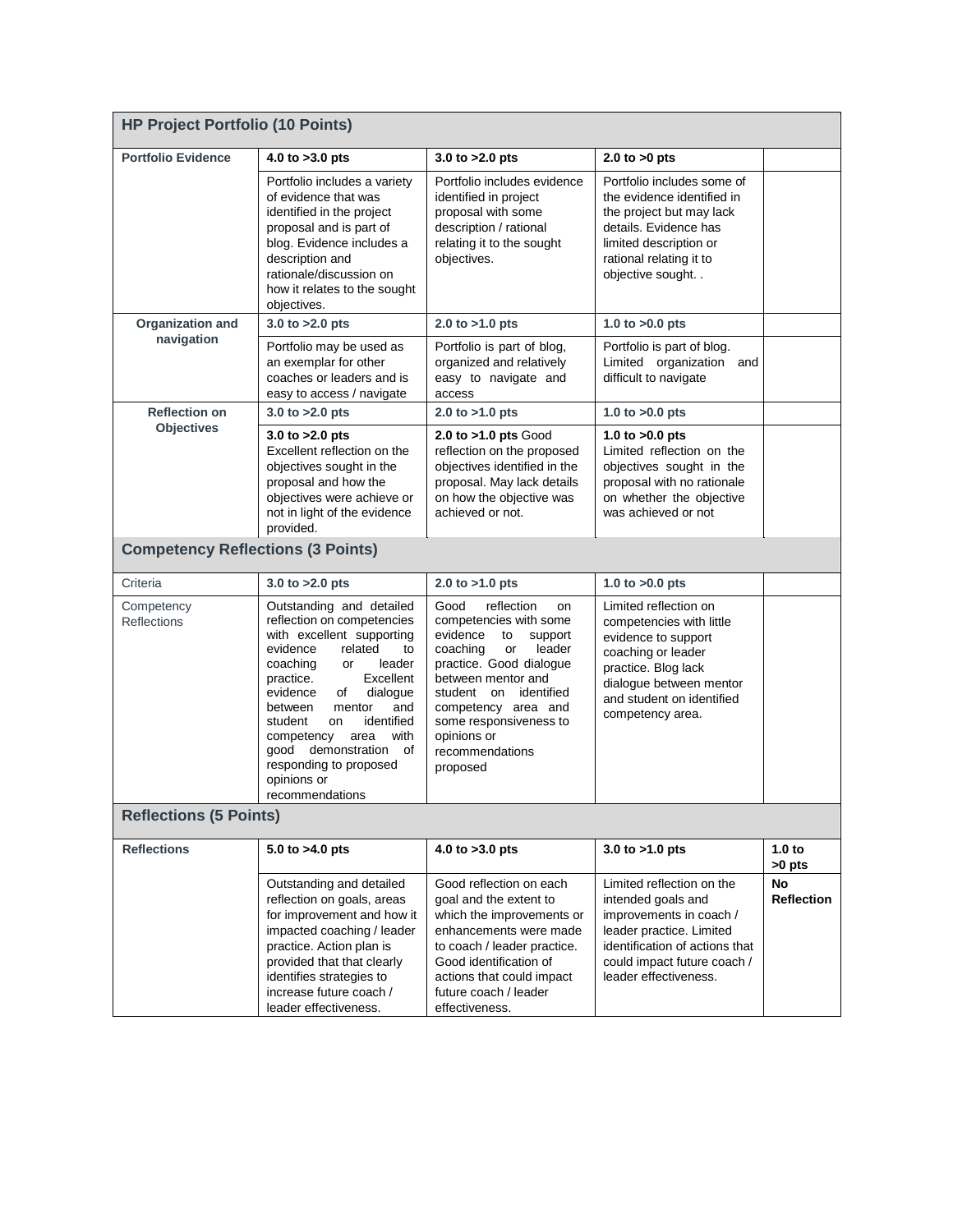# **Panel Presentation**

**Learning Objectives:**

- 1. Critically reflect on coaching and/or technical leader practices and construct portfolio of evidence that support current coaching or leadership practices
- 2. Reflect on systematic gap analysis of current athlete(s) or program in order to maximize development and podium potential within sport
- 3. Demonstrate coaching leadership that is consistent with NCCP Code of Ethics

# **Description of Coach's Task**

The panel presentation is a capstone assignment of the graduate certificate to promote critical reflection and an integrative approach to the coaching / leadership process. The panel presentation asks the you to present a gap analysis of your coaching / leadership performance and your athletes'/team's, or programs performance. The analysis flows from your critical reflection and feedback from your mentor coach and Graduate Certificate course work that has been completed by the date of the assessment.

For the presentation, the coach is asked to:

- 1. Describe your coaching context.
- 2. Identify a gap analysis clearly identifying sport demands and the current athlete status based on a variety of performance factors (summary of Kin 515 Gap analysis)
- 3. Clearly identify a gap in your coaching abilities based on feedback / observations gathered within program that will increase your effectiveness as a coach (May include gaps identified in KIN 585 or 586)
- 4. Present an annual training plan (or strategic plan) that addresses gaps in athletes / team or program
- 5. Presentation of the training plan should provide linkages to competition preparation to ensure optimal readiness
- 6. Select evidence from their portfolio of evidence to date that supports their gap analysis (reference to Blog)

*Note: For coaches intending to complete the Advanced Coaching diploma, you will need to make a final presentation. The panel presentation should address the gaps s/he identifies in their professional experiences* 

#### **Presentation Guidelines**

You should be prepared to present for 30 minutes (online), which will be followed by 15 minutes of questions and the 15 minutes of comments from mentors and peers. You must arrange to have at least 2 peers attend your presentation, your mentor, and ideally someone from your National or Provincial Sport Organization.

As indicated above, the presentation should summarize both your program / athlete gaps and your personal coaching gaps. You will also need to present your plan (YTP or Strategic Plan) for the next year to address these gaps. Presentations should include evidence from your portfolio or your experience throughout the graduate certificate. It is also important to consider your audience (peers and mentors) by making the presentation meaningful if you were observing it as one of your peers. For example, you may want to think that the mentors and peers are there to fund your program and plan, and you are trying to sell them on the merits of investing in you as the coach.

Below is a rough outline of that could be used to guide your presentation. You will need to prioritize what you will present as 30 minutes can go by quite quickly.

Rough Outline

- **• 5 min:** Describing your coaching context LTAD stage? Where does the program occur, when and how often? Video? Competition Highlights?
- **• 8-10 min:** Program Athlete Gaps What are the main gaps (Equipment, Environment, Mental, Physical, Tactical, Technical)? How are you currently monitoring? Where is the end point? (The evidence here should come from your Performance Planning and Training and Competition readiness themes)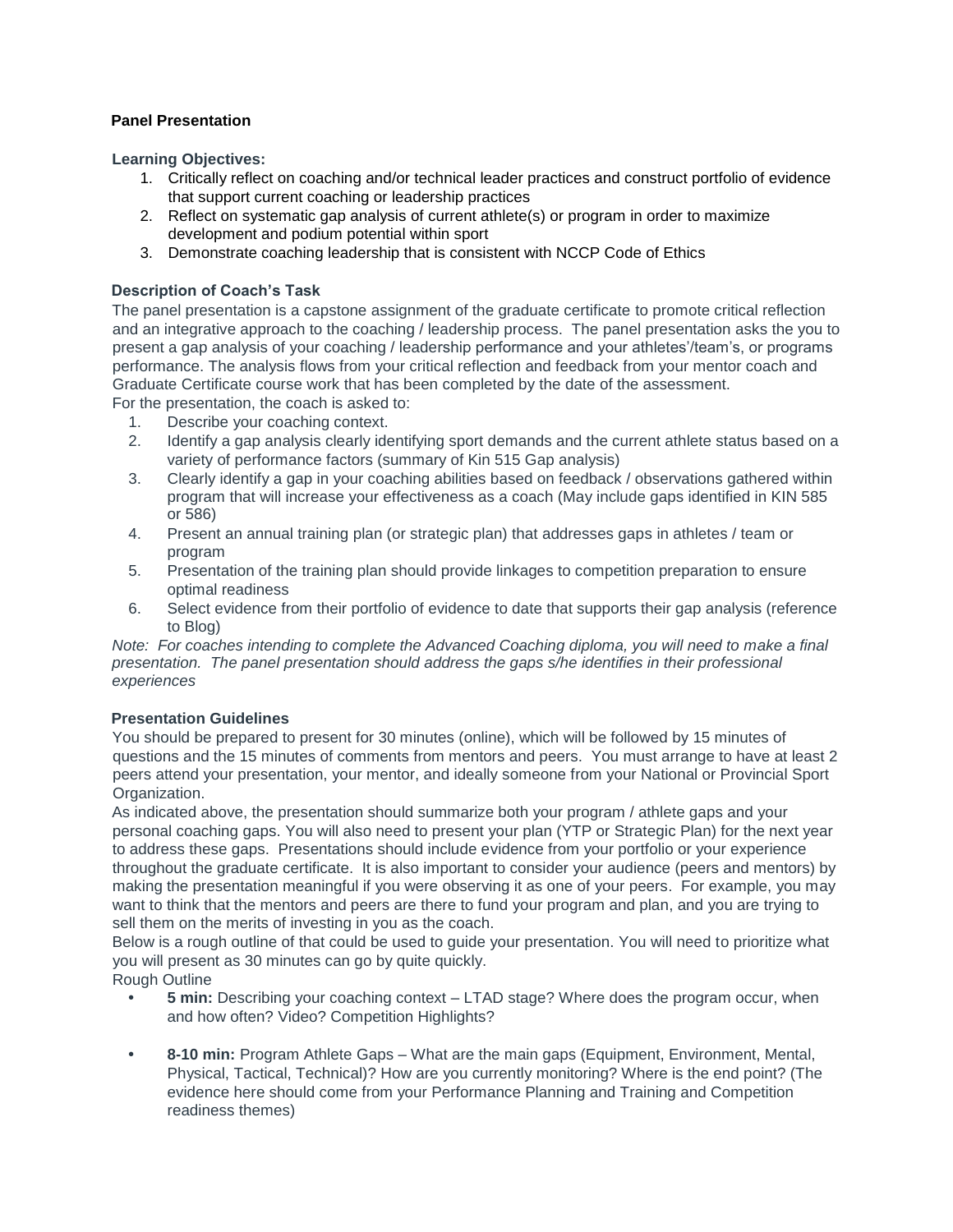- **• 8-10 min:** Coaching Gaps Areas for improvement? Challenges that need to be overcome? Leading Changes? (The evidence here should come from your Coaching Effectiveness and Coaching Leadership themes)
- **• 8-10 min:** Presenting the plan Overview of YTP. How have you prioritized objectives?

# **Scheduling the Presentation**

Panel presentation are normally scheduled in May, June and early July. It is advisable that you select a date 3-4 weeks in advance of the presentation and ensure that the mentor, supervisor, graduate supervisor and at least 2 peer coaches/leaders are available. Presentation dates will be confirmed by the supervisor.

## **Panel Presentation Assessment**

Coaches will be provided feedback based on the following criteria.

- 1. Clearly describes coach/leader context, demands and limitations of sport program.
- 2. Clearly identifies current athlete/program status with gap analysis of key performance factors
- 3. Identifies gaps in his or her own coaching abilities based on feedback / observations (Five Coaching Competencies) gathered within program that will increase his or her effectiveness as a coach
- 4. Present a draft / current annual training plan (or strategic plan) that addresses gaps in athletes / team or program, and provides linkages to competition preparation to ensure optimal readiness
- 5. Selects appropriate evidence from their portfolio to support their athlete/program and coaching gap analysis.
- 6. Identifies changes or actions that will be sought to further athlete / program progression
- 7. Identifies changes or actions that will be sought to further coach / leader effectiveness

|                                                                                                                  | <b>Outstanding</b><br>Outstanding<br>evidence of<br>the criteria in<br>the<br>presentation | <b>Very Good</b><br>Very good<br>ability<br>to<br>describe the<br>criteria with<br>strong<br>ratings from<br>panelist | <b>Good Good</b><br>evidence of<br>criteria.<br>Mixture of<br>ratings from<br>panelists | <b>Below</b><br><b>Standard</b><br>Some<br>evidence of<br>criteria.<br>Ambiguity in<br>ratings from<br>panelists. | Limited<br>Limited or<br>no evidence<br>of criteria.<br>Panelist<br>consistently<br>rate<br>disagree or<br>strongly<br>disagree. |
|------------------------------------------------------------------------------------------------------------------|--------------------------------------------------------------------------------------------|-----------------------------------------------------------------------------------------------------------------------|-----------------------------------------------------------------------------------------|-------------------------------------------------------------------------------------------------------------------|----------------------------------------------------------------------------------------------------------------------------------|
| Clearly<br>describes<br>coach/leader<br>context.<br>demands and limitations of<br>sport program.                 | 5                                                                                          | 4                                                                                                                     | 3                                                                                       | $\overline{2}$                                                                                                    |                                                                                                                                  |
| Clearly identifies current<br>athlete/program status with<br>analysis<br>of<br>key<br>gap<br>performance factors | 5                                                                                          | 4                                                                                                                     | 3                                                                                       | $\overline{2}$                                                                                                    |                                                                                                                                  |

Panel Presentation Marking Rubric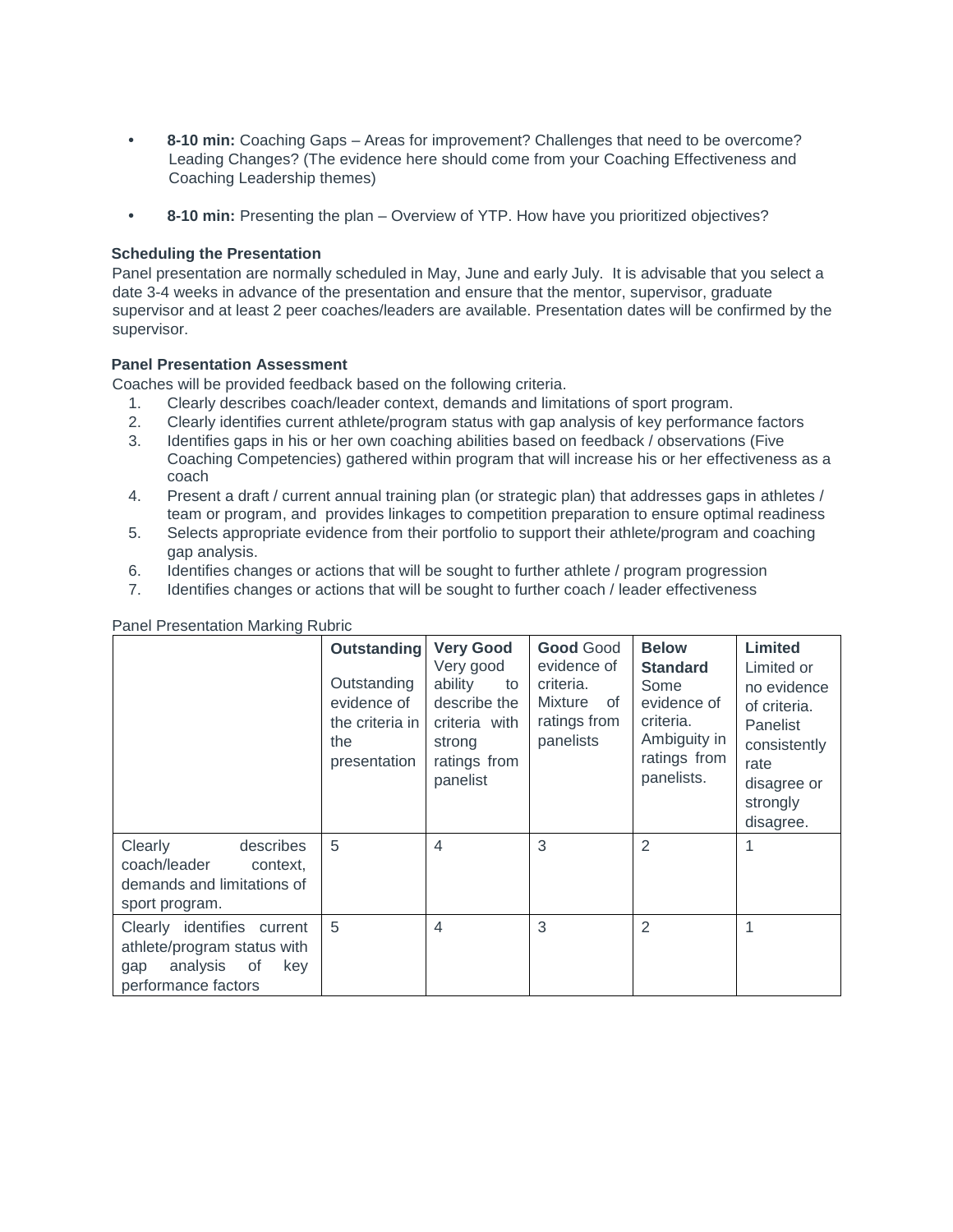| Identifies gaps in his or her<br>own coaching abilities<br>based on feedback /<br>observations (Five Coaching<br>Competencies) gathered<br>within program that will<br>increase his or her<br>effectiveness as a coach        | 5 | 4              | 3 | $\overline{2}$ | 1 |
|-------------------------------------------------------------------------------------------------------------------------------------------------------------------------------------------------------------------------------|---|----------------|---|----------------|---|
| Present a draft / current<br>annual training plan (or<br>strategic plan) that<br>addresses gaps in athletes<br>/ team or program, and<br>provides<br>linkages<br>to<br>competition preparation to<br>ensure optimal readiness | 5 | 4              | 3 | $\overline{2}$ | 1 |
| Selects appropriate<br>evidence from their portfolio<br>to support their<br>athlete/program and<br>coaching gap analysis.                                                                                                     | 5 | $\overline{4}$ | 3 | $\overline{2}$ | 1 |
| Identifies changes or<br>actions that will be sought<br>to further athlete /<br>program progression                                                                                                                           | 5 | 4              | 3 | $\overline{2}$ | 1 |
| Identifies<br>changes<br><b>or</b><br>actions that will be sought<br>to further coach / leader<br>effectiveness                                                                                                               | 5 | 4              | 3 | $\overline{2}$ | 1 |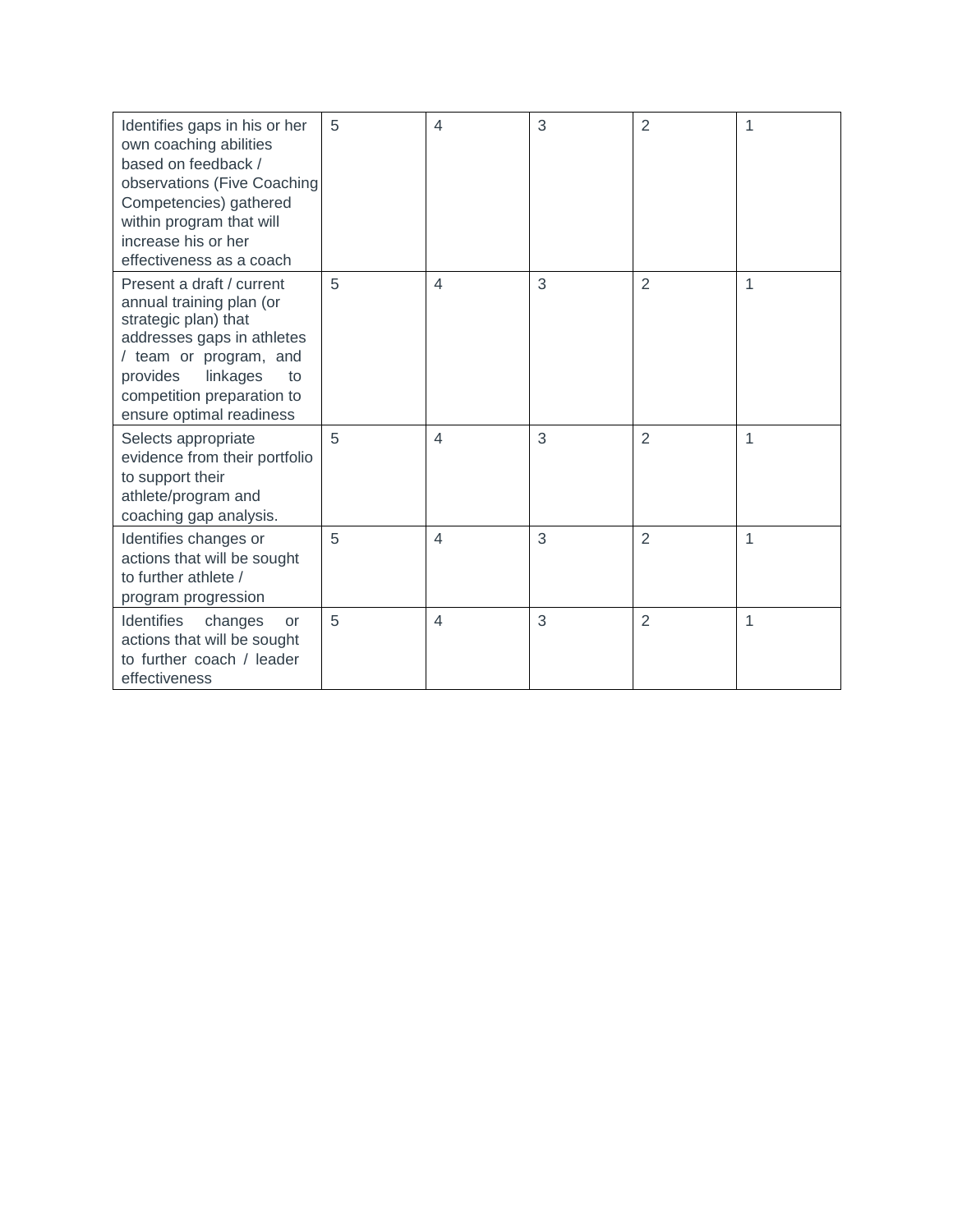# **Appendix A: Competency Matrix**

| <b>Problem Solving</b>                                                                                                                                | <b>Developing</b>                                                                                                                      | <b>Improving</b>                                                                                                                                              | <b>Succeeding</b>                                                                                                                                                                                                   | Leading                                                                                                                                                                                                              |
|-------------------------------------------------------------------------------------------------------------------------------------------------------|----------------------------------------------------------------------------------------------------------------------------------------|---------------------------------------------------------------------------------------------------------------------------------------------------------------|---------------------------------------------------------------------------------------------------------------------------------------------------------------------------------------------------------------------|----------------------------------------------------------------------------------------------------------------------------------------------------------------------------------------------------------------------|
| Reframes problems                                                                                                                                     | Considers only the<br>most basic ways to<br>approach problems                                                                          | Can<br>review<br>and<br>present problems for<br>others to consider                                                                                            | Draws on examples<br>help<br>others<br>to<br>understand<br>problems and guide<br>thinking                                                                                                                           | <b>Draws</b><br>useful<br>on<br>examples to reframe<br>problems in<br>new<br>ways                                                                                                                                    |
| <b>Experiments with</b><br>different approaches to<br>find a better solution to<br>a problem                                                          | Tends to favour one<br>particular approach to<br>a problem                                                                             | Sometimes<br>experiments with<br>multiple possible<br>solutions to a<br>problem                                                                               | Regularly<br>experiments with<br>multiple possible<br>solutions to a<br>problem                                                                                                                                     | Continually tests new<br>ideas<br>and<br>improvements<br>to<br>program                                                                                                                                               |
| Takes responsibility for<br>improvements<br>or<br>solving problems                                                                                    | Takes<br>limited<br>responsibility<br>for<br>improving<br>sport<br>program and solving<br>problems                                     | Makes suggestions<br>for improvements to<br>sport program and<br>provides<br>good<br>for<br>suggestions<br>solving problems                                   | Makes suggestions<br>and<br>generates<br>support<br>for<br>improvements<br>to<br>sport program and<br>provides<br>good<br>solutions for solving<br>problems                                                         | Takes responsibility<br>for reviewing and<br>redesigning<br>sport<br>Can<br>program.<br>consistently identify<br>optimal solutions for<br>solving problems.                                                          |
| <b>Critical Thinking</b>                                                                                                                              | <b>Developing</b>                                                                                                                      | <b>Improving</b>                                                                                                                                              | <b>Succeeding</b>                                                                                                                                                                                                   | Leading                                                                                                                                                                                                              |
| Able to make decisions<br>quickly when<br>necessary                                                                                                   | Does not make timely<br>decisions<br>when<br>required                                                                                  | Sometimes shows<br>indecision when not<br>all information is<br>available                                                                                     | Is comfortable<br>making quick<br>decisions based on<br>available information<br>regardless of risk or<br>reward                                                                                                    | Effectively<br>uses<br>available information<br>make<br>quick<br>to<br>decisions.<br>Understands<br>and<br>accepts responsibility<br>for risk and reward.                                                            |
| relative<br>0f<br>aware<br>Is<br>strengths /<br>weaknesses                                                                                            | limited<br>Has<br>awareness of own<br>strengths/<br>Weaknesses                                                                         | Has basic awareness<br>of own strengths/<br>weaknesses                                                                                                        | Has a good<br>awareness of own<br>strengths/<br>weaknesses                                                                                                                                                          | Has excellent<br>awareness of own<br>strengths/<br>weaknesses and<br>manages them in a<br>proactive and<br>sensitive way                                                                                             |
| Is able to critically<br>reflect on coaching/<br>leadership and their<br>impact on stakeholder<br>performance (e.g.,<br>athletes, other<br>employees) | <b>Behaves</b><br>inconsistently<br>according to mood<br>and does not reflect<br>on how<br>coaching/leadership<br>impacts stakeholders | Is generally able to<br>reflect on how<br>coaching/<br>Leadership impacts<br>emotional and<br>psychological<br>performance<br>of<br>stakeholders              | Is able to reflect on<br>coaching/<br>how<br>leadership<br>impacts<br>emotional<br>and<br>psychological<br>performance<br>οf<br>stakeholders<br>and<br>uses this to motivate<br>others to achieve<br>better results | Displays mastery of<br>recognizing<br>how<br>coaching/leadership<br>impacts emotional<br>and<br>psychological<br>performance<br>οf<br>stakeholders.<br>ls<br>always able to get<br>best out of those<br>around them. |
| Valuing                                                                                                                                               | <b>Developing</b>                                                                                                                      | <b>Improving</b>                                                                                                                                              | <b>Succeeding</b>                                                                                                                                                                                                   | <b>Leading</b>                                                                                                                                                                                                       |
| Adheres to high ethical<br>standards consistent<br>with coaching code of<br>ethics                                                                    | Is inconsistent in<br>applying ethical<br>standards to athletes<br>and/or team                                                         | Applies<br>ethical<br>standards<br>in<br>coaching/leadership<br>role but may not<br>ensure that these<br>standards are shared<br>with athletes and/or<br>team | Consistently applies<br>ethical standards and<br>ensures that athletes<br>and/or team<br>understand and apply<br>similar standards                                                                                  | Always demonstrates<br>high ethical<br>standards and is able<br>to quickly resolve<br>situations that have<br>ethical implications<br>on athlete and/or<br>team                                                      |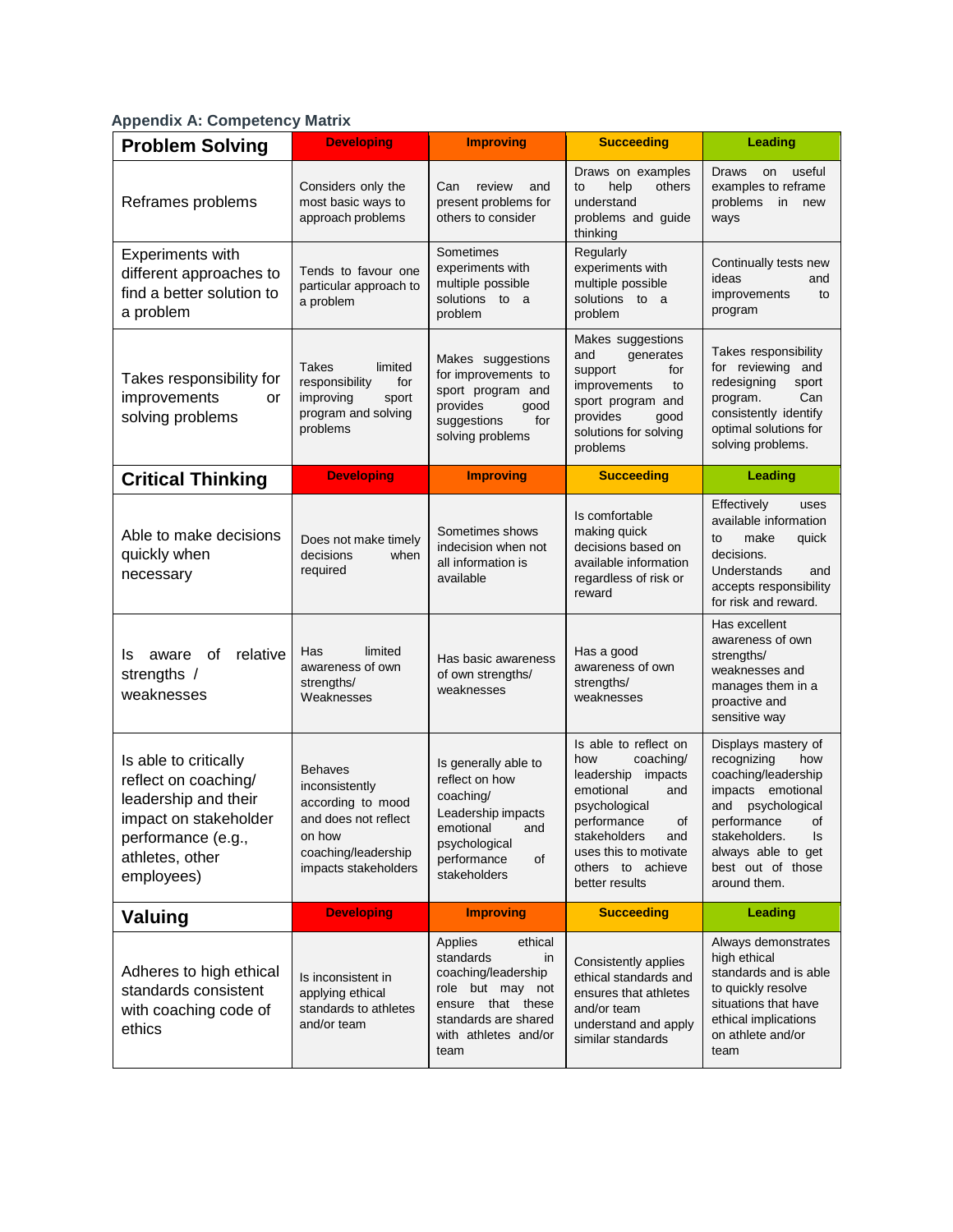| Builds athlete and team<br>morale | Has no positive<br>impact on team<br>morale | Helps to create a<br>positive<br>team<br>environment | Actively encourages<br>morale-building<br>activities, monitors<br>morale and quality of | lead<br>Takes<br>a<br>building morale, even<br>difficult<br>under<br>circumstances, takes<br>full responsibility for |
|-----------------------------------|---------------------------------------------|------------------------------------------------------|-----------------------------------------------------------------------------------------|----------------------------------------------------------------------------------------------------------------------|
|-----------------------------------|---------------------------------------------|------------------------------------------------------|-----------------------------------------------------------------------------------------|----------------------------------------------------------------------------------------------------------------------|

|                                                                                                            |                                                                                                                              |                                                                                                                                                                   | relationships between<br>team members                                                                                                                                                   | morale and cohesion<br>of team                                                                                                                                                               |
|------------------------------------------------------------------------------------------------------------|------------------------------------------------------------------------------------------------------------------------------|-------------------------------------------------------------------------------------------------------------------------------------------------------------------|-----------------------------------------------------------------------------------------------------------------------------------------------------------------------------------------|----------------------------------------------------------------------------------------------------------------------------------------------------------------------------------------------|
| Articulates and models<br>the vision and values<br>of the sport program<br>internally<br>and<br>externally | Does not paint a<br>compelling picture of<br>the future of sport<br>program                                                  | Is able to articulate<br>the vision and values<br>of own sport program<br>but lacks ability to<br>vision<br>share<br>and<br>values<br>outside<br>of<br>program    | Regularly articulates<br>the vision in a<br>compelling manner.<br>Is a role model to<br>others, regularly<br>reinstills the vision<br>and strategic direction<br>for sport.             | Acts as an<br>ambassador for the<br>vision, values and<br>strategy for the sport.<br>Paints an inspiring<br>picture of the future<br>of sport which is<br>visible at all levels.             |
| Integrity & Openness                                                                                       | display<br>Does not<br>openness in dealings<br>with others                                                                   | Is generally open<br>about own views and<br>sharing information.<br>Maintains integrity.                                                                          | Clearly demonstrates<br>integrity in difficult<br>situations, proactively<br>shares information<br>and viewpoint and<br>encourages this in<br>others                                    | model<br>ls<br>a<br>for<br>integrity, honesty and<br>openness and brings<br>out these qualities in<br>others                                                                                 |
| <b>Leading</b>                                                                                             | <b>Developing</b>                                                                                                            | <b>Improving</b>                                                                                                                                                  | <b>Succeeding</b>                                                                                                                                                                       | Leading                                                                                                                                                                                      |
| Creates the vision and<br>has a clear picture of<br>the future                                             | Adopts the vision<br>and strategy of the<br>program, but does<br>assist<br>in<br>not<br>developing<br>or<br>promoting vision | Is able to generate<br>ideas that contribute<br>to the vision and<br>strategy for sport<br>program but may not<br>drive the creation of<br>the vision or strategy | Takes ownership for<br>building the vision<br>and strategy of the<br>program. Drives the<br>vision and mission by<br>building consensus<br>as required among<br>athletes / team.        | Develops a<br>clear<br>picture of the future<br>of the team that is<br>unique, competitive<br>and<br>highly<br>compelling. Involves<br>others in this process<br>to build buy-in.            |
| <b>Empowers</b><br>athletes/team members<br>to develop and take<br>responsibility for<br>Performance       | Does not empower<br>athletes/team<br>members.<br>either<br>retains too much<br>control or provides<br>too little support     | Gives athletes/team<br>members<br>responsibility within<br>well-defined<br>guidelines                                                                             | Provides empowering<br>opportunities<br>for<br>athletes/team<br>members based on<br>experience and trust.<br>Provides<br>an<br>appropriate level of<br>support<br>and<br>encouragement. | Empowers<br>athletes/team<br>members by giving<br>them responsibility,<br>authority<br>and<br>freedom to make<br>decisions. Publicly<br>supports them even<br>in difficult<br>circumstances. |
| Copes effectively with<br>pressure                                                                         | Becomes stressed<br>and inefficient when<br>faced with pressure                                                              | Is able to cope in<br>most situations                                                                                                                             | Is able to maintain a<br>consistent level of<br>performance under<br>pressure                                                                                                           | Is highly capable in<br>high-pressure<br>situations.<br>Performance is either<br>consistent<br>or<br>enhanced.                                                                               |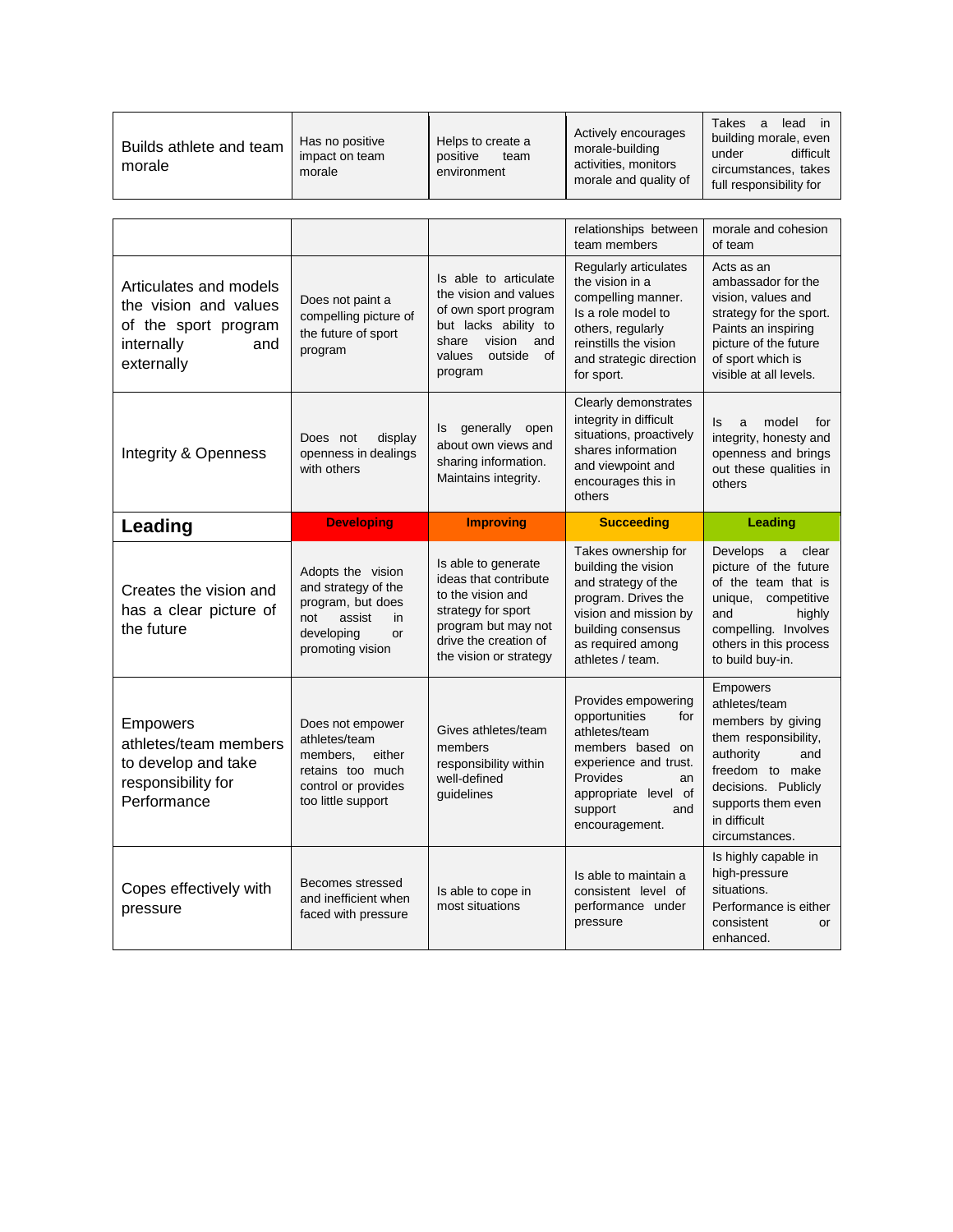| <b>Effectively Listens and</b><br>communicates | Has difficulty listening<br>effectively to others.<br>May ignore others<br>and has difficulty<br>providing clear<br>feedback. | Demonstrates active<br>listening. Responds<br>others<br>and<br>to<br>provides good and<br>timely feedback.                          | Consistently<br>demonstrates<br>genuine<br>active<br>listening.<br><b>Uses</b><br>questions<br>to<br>effectively<br>understand athletes<br>and/or team needs<br>and provides quality<br>and timely feedback<br>when necessary. | Always demonstrates<br>genuine active<br>listening and probes<br>to understand deeper<br>meanings from<br>athlete and team.<br>Proactively<br>communicates with<br>athlete team to<br>provide outstanding<br>feedback. |
|------------------------------------------------|-------------------------------------------------------------------------------------------------------------------------------|-------------------------------------------------------------------------------------------------------------------------------------|--------------------------------------------------------------------------------------------------------------------------------------------------------------------------------------------------------------------------------|------------------------------------------------------------------------------------------------------------------------------------------------------------------------------------------------------------------------|
| Leads and develops<br>athletes and team        | Does not focus on<br>the development or<br>empowerment<br>of<br>others                                                        | Provides guidance to<br>some or all athletes<br>and/or<br>team<br>and<br>takes leadership in<br>area(s) of expertise<br>when needed | Invests significant<br>time and energy in<br>coaching, mentoring<br>and providing<br>development support<br>for athletes and/or<br>team.                                                                                       | Takes responsibility<br>for leading and<br>developing athletes,<br>and/or team. Is a<br>recognized leader in<br>the sport and makes<br>significant                                                                     |

|                                                                         |                                                                                                                      |                                                                                                                                                                           |                                                                                                                                                | contributions to a<br>variety of<br>stakeholders to<br>ensure succession of<br>performance in sport.                                                                                                     |
|-------------------------------------------------------------------------|----------------------------------------------------------------------------------------------------------------------|---------------------------------------------------------------------------------------------------------------------------------------------------------------------------|------------------------------------------------------------------------------------------------------------------------------------------------|----------------------------------------------------------------------------------------------------------------------------------------------------------------------------------------------------------|
| Interacting                                                             | <b>Developing</b>                                                                                                    | Improving                                                                                                                                                                 | Succeeding                                                                                                                                     | Leading                                                                                                                                                                                                  |
| Empathetic and can<br>evaluate<br>likely<br>reactions                   | Does not attempt to<br>consider others'<br>feelings or<br>perspectives. Does<br>not anticipate others'<br>reactions. | Demonstrates<br>a<br>moderate<br>understanding<br>and<br>interest in others'<br>feelings<br>or<br>perspectives. Has an<br>ability to anticipate<br>how people will react. | Demonstrates<br>empathy and always<br>considers others'<br>current and possible<br>feelings and<br>perspectives when<br>interacting with them. | Demonstrates a high<br>level of empathy. Is<br>attuned to feelings<br>and motivations of<br>others, and uses this<br>knowledge<br>to<br>influence own actions<br>and communication<br>where appropriate. |
| Is aware of how he/she<br>is being received by<br>others                | Shows no awareness<br>of how he/she is<br>perceived by others                                                        | <b>Shows</b><br>basic<br>awareness of how<br>he/she is perceived<br>by others                                                                                             | <b>Takes</b><br>steps<br>to<br>influence how he/she<br>is<br>perceived<br>by<br>others                                                         | Appropriately<br>manages how he/she<br>perceived<br>is<br>by<br>others, and uses this<br>to his/her advantage                                                                                            |
| Adapts own behaviour<br>to suit the situation                           | Does not make<br>appropriate<br>adaptation of<br>behaviour to reflect<br>circumstances                               | Makes a moderate<br>effort to adapt<br>behaviour to<br>circumstances                                                                                                      | Takes time to<br>consider best way to<br>approach a given<br>situation and acts<br>accordingly                                                 | Expertly<br>balances<br>need for consistency<br>with advantages of<br>changing behaviour<br>match<br>tΩ<br>circumstances                                                                                 |
| Ability to initiate and<br>mutually<br>grow<br>beneficial relationships | Does not develop<br>productive<br>relationships                                                                      | develop<br>Can<br>productive<br>relationships with<br>peers                                                                                                               | Can build strong<br>relationships with<br>people of varying<br>levels of seniority.<br>above and below                                         | Develops<br>and<br>maintains strong,<br>genuine, mutually<br>beneficial<br>relationships with<br>people who have<br>various styles                                                                       |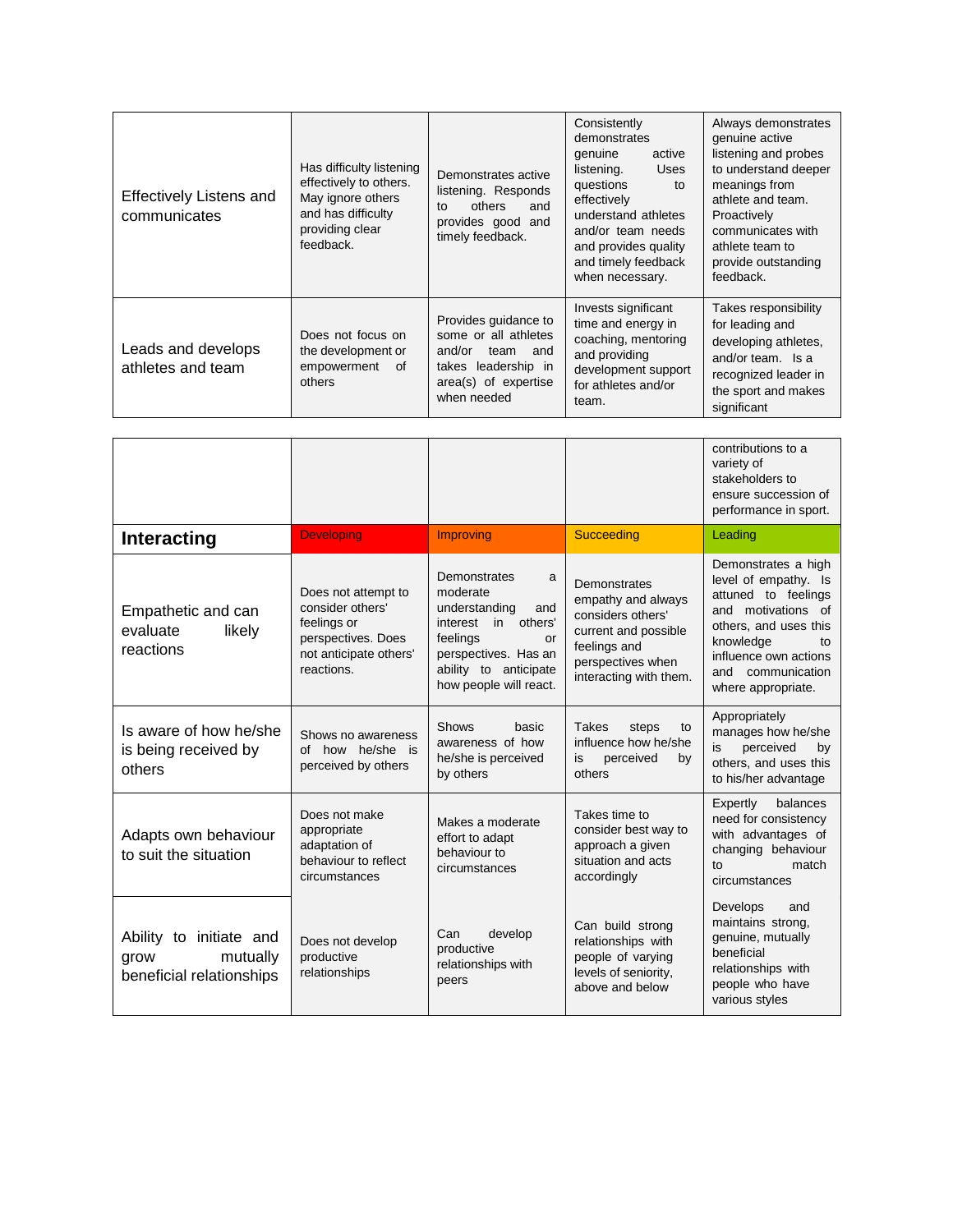| Excels<br>turning<br>at<br>demanding or difficult<br>Shows some<br>relationships<br>into<br>capability at<br>Avoids initiating or<br>Is able to work<br>beneficial<br>mutually<br>managing difficult<br>developing<br>through difficult<br>Manages potentially<br>Guides<br>relationships, but<br>ones.<br>relationships in<br>circumstances<br>difficult relationships<br>relationships through<br>may require<br>affecting key<br>difficult<br>assistance to<br>difficult<br>relationships<br>circumstances<br>maintain those<br>circumstances,<br>relationships<br>making<br>them |
|--------------------------------------------------------------------------------------------------------------------------------------------------------------------------------------------------------------------------------------------------------------------------------------------------------------------------------------------------------------------------------------------------------------------------------------------------------------------------------------------------------------------------------------------------------------------------------------|
|--------------------------------------------------------------------------------------------------------------------------------------------------------------------------------------------------------------------------------------------------------------------------------------------------------------------------------------------------------------------------------------------------------------------------------------------------------------------------------------------------------------------------------------------------------------------------------------|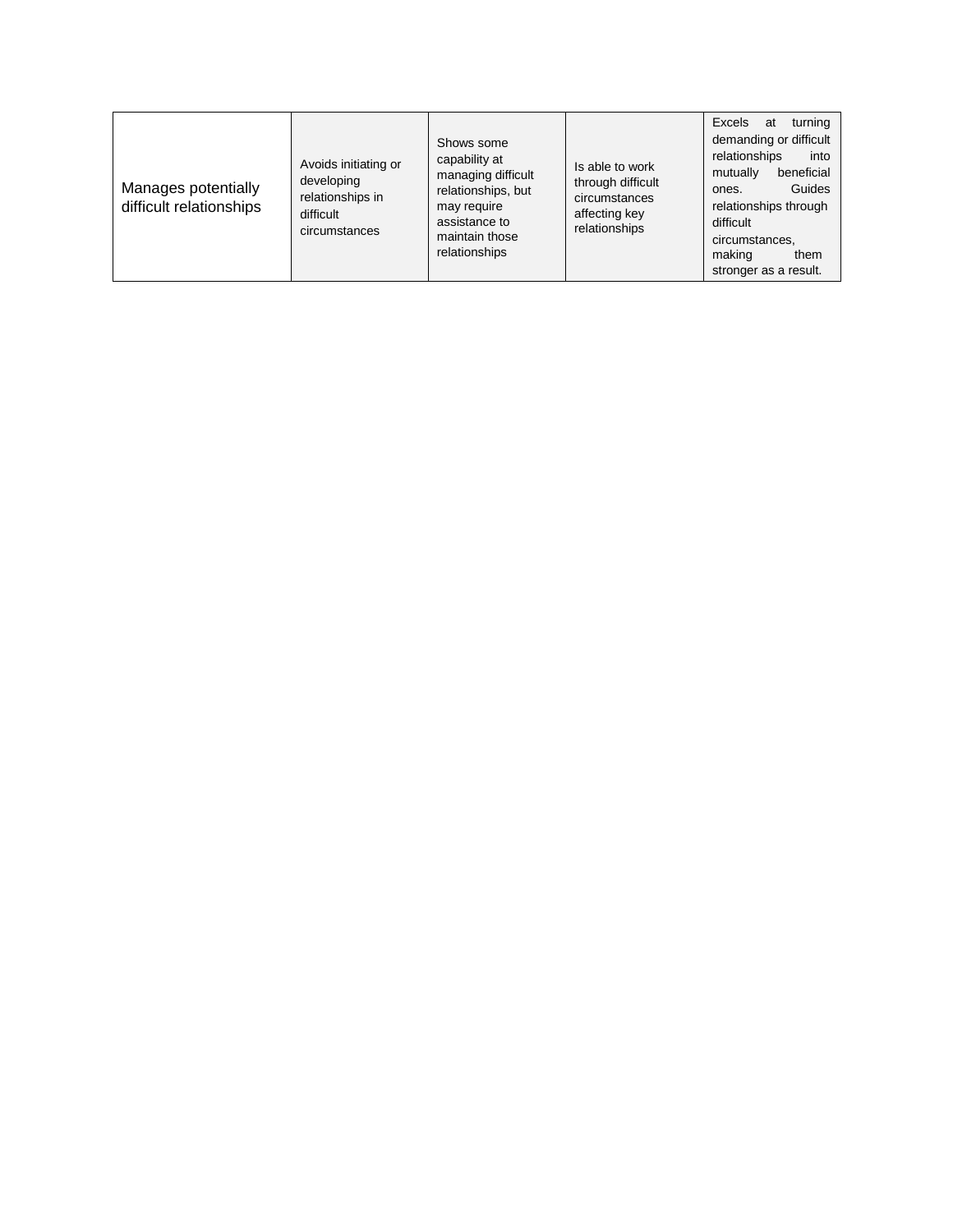# **Appendix B: Supporting Evidence Checklist**

| <b>Examples of Supporting Evidence</b>                                                    | <b>Integrated into</b><br><b>Journal</b> |
|-------------------------------------------------------------------------------------------|------------------------------------------|
| Coaching or Leadership Philosophy                                                         |                                          |
| Reflection of how you live your philosophy                                                |                                          |
| Video of a debrief session with athletes, support staff, or other stakeholders            |                                          |
| Video of coaching/leadership behaviours and interventions observed in<br>practice/meeting |                                          |
| Health and safety audit                                                                   |                                          |
| Performance pathway Presentation                                                          |                                          |
| Gold medal profile: Gap analysis                                                          |                                          |
| Description of a critical incident                                                        |                                          |
| Description of how athletes or teams developed and demonstrated shared values             |                                          |
| Code of conduct for sport program                                                         |                                          |
| Referent model or deterministic model for a particular skill                              |                                          |
| Ongoing log that tracks coaching/leadership strengths and areas for improvement           |                                          |
| Meal and snack plan(s)                                                                    |                                          |
| Competition, game, or meeting plan                                                        |                                          |
| SWOT (Strength, Weaknesses, Opportunities and Threats) analysis                           |                                          |
| Sport profile (e.g., demands, limitations, competition structure, cultural elements)      |                                          |
| Yearly or annual training plan                                                            |                                          |
| Practice plans or meeting agendas                                                         |                                          |
| Example of a micro cycle                                                                  |                                          |
| Debriefing notes; Meeting minutes                                                         |                                          |
| Athlete or staff assessment documents                                                     |                                          |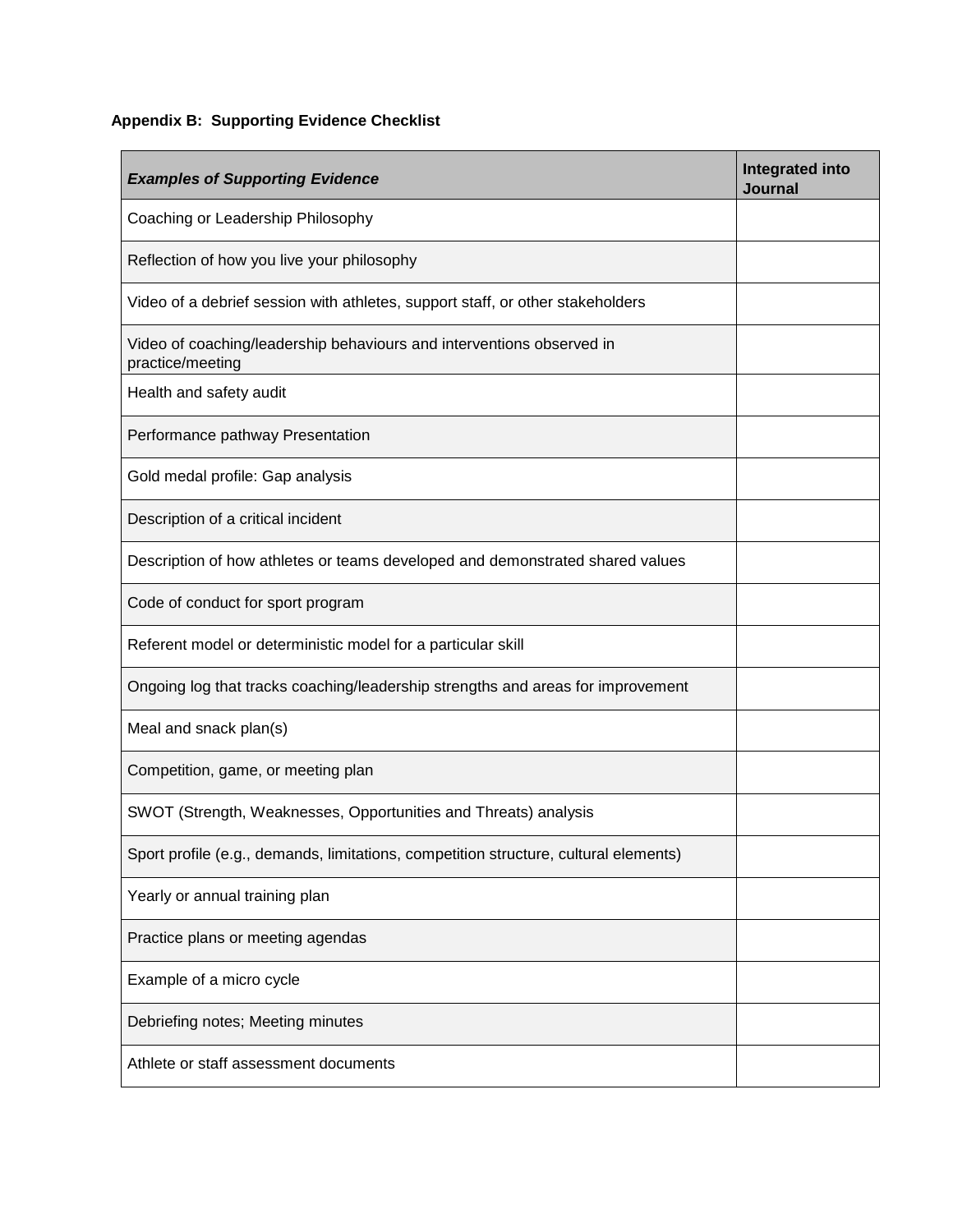| 360 review of leadership practice                            |  |
|--------------------------------------------------------------|--|
| Statistical summary of own coaching/leadership interventions |  |
| Emergency action plan specific to a facility                 |  |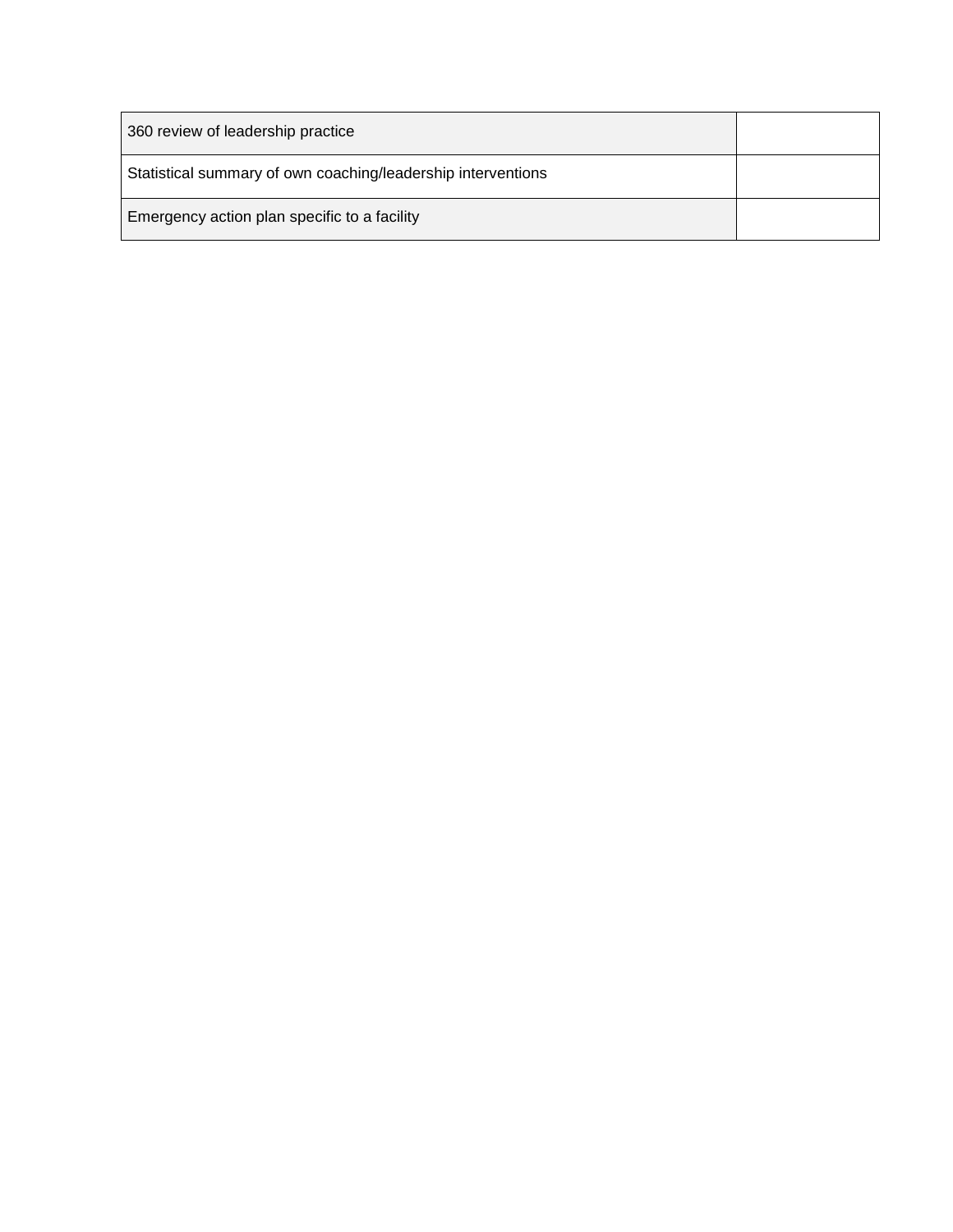| Category            | <b>CLAS</b><br>Tag | <b>Criteria</b>                                                                                                                           | <b>Evidence</b>                                                                                                                                                                                                                                                                                                                                                                                                                                                                                                                                                                                                                                                                                                                                                                                                                                                                                                                                                                               |
|---------------------|--------------------|-------------------------------------------------------------------------------------------------------------------------------------------|-----------------------------------------------------------------------------------------------------------------------------------------------------------------------------------------------------------------------------------------------------------------------------------------------------------------------------------------------------------------------------------------------------------------------------------------------------------------------------------------------------------------------------------------------------------------------------------------------------------------------------------------------------------------------------------------------------------------------------------------------------------------------------------------------------------------------------------------------------------------------------------------------------------------------------------------------------------------------------------------------|
| Detection           | <b>CDE</b>         | Detect technical elements<br>that have to be improved or<br>refined to enhance athlete<br>performance<br>and/or<br>to<br>prevent injuries | Observes technical execution from adequate vantage<br>point(s) to detect athlete performance; Identifies<br>outcome (intention) of a technical skill and specific<br>performance factors that define optimal performance;<br>Identifies critical cause(s) that, may contribute to an<br>enhancement of technical performance (i.e. athletic<br>abilities, equipment, environmental factors, mental<br>strategies etc.), and is able to select the most critical<br>one(s) that impact performance;<br>Communicates how and why the critical error(s)<br>impact(s) performance; Identifies critical decisions and/or<br>decision-making factors (including timing of decision)<br>that must be considered by athletes while performing<br>specific technical elements.                                                                                                                                                                                                                         |
| Correction          | CCO                | Correct technical elements<br>that have to be improved or<br>refined to enhance athlete<br>performance and/or to<br>prevent injuries      | Identifies why the correction will have a beneficial effect<br>on performance and how to improve performance;<br>Evaluates when a specific intervention (teaching /<br>modification of activity) is needed based on athlete<br>performance and whether corrective measure will<br>produce desired effects; Reinforces correct performance<br>by using an appropriate model to demonstrate skill or<br>tactic and enable greater cognitive effort; Prescribes an<br>appropriate activity and/or drill that assists athlete to<br>make correction in performance.<br>Coaching corrections focus athletes' attention towards<br>external cues, or on the anticipated effects of the<br>movement rather than the way the movement is<br>performed (Internal focus); Reinforces application of<br>competitive rules that relate to skill execution when<br>appropriate; Where appropriate, coach asks participant's<br>consent for physical contact when assisting in correcting<br>a skill error. |
| Adjusts<br>Practice | CAP                | Make adjustments to<br>practice based on athletes'<br>response to the training<br>task                                                    | Where necessary, practice activities are modified to deal<br>with specific circumstances or logistics (e.g. weather,<br>timing, resources etc.); Adapts practice activities or<br>practice conditions where necessary to provide<br>appropriate challenges from a technical, tactical,<br>physical, or decision-making point of view.; Reduces or<br>increases work intensity, work periods, or length of<br>pauses as necessary to account for athletes' fitness<br>and/or fatigue, consistent with practice goals; Adjust<br>progressions during practice to enable optimal<br>achievement of practice objectives, or cognitive and<br>physical challenge; Makes adjustments to practice<br>based on an assessment of how the athletes respond to<br>the tasks and challenges that are proposed.                                                                                                                                                                                            |

# **Appendix C: List of criteria and evidence demonstrating coaching abilities**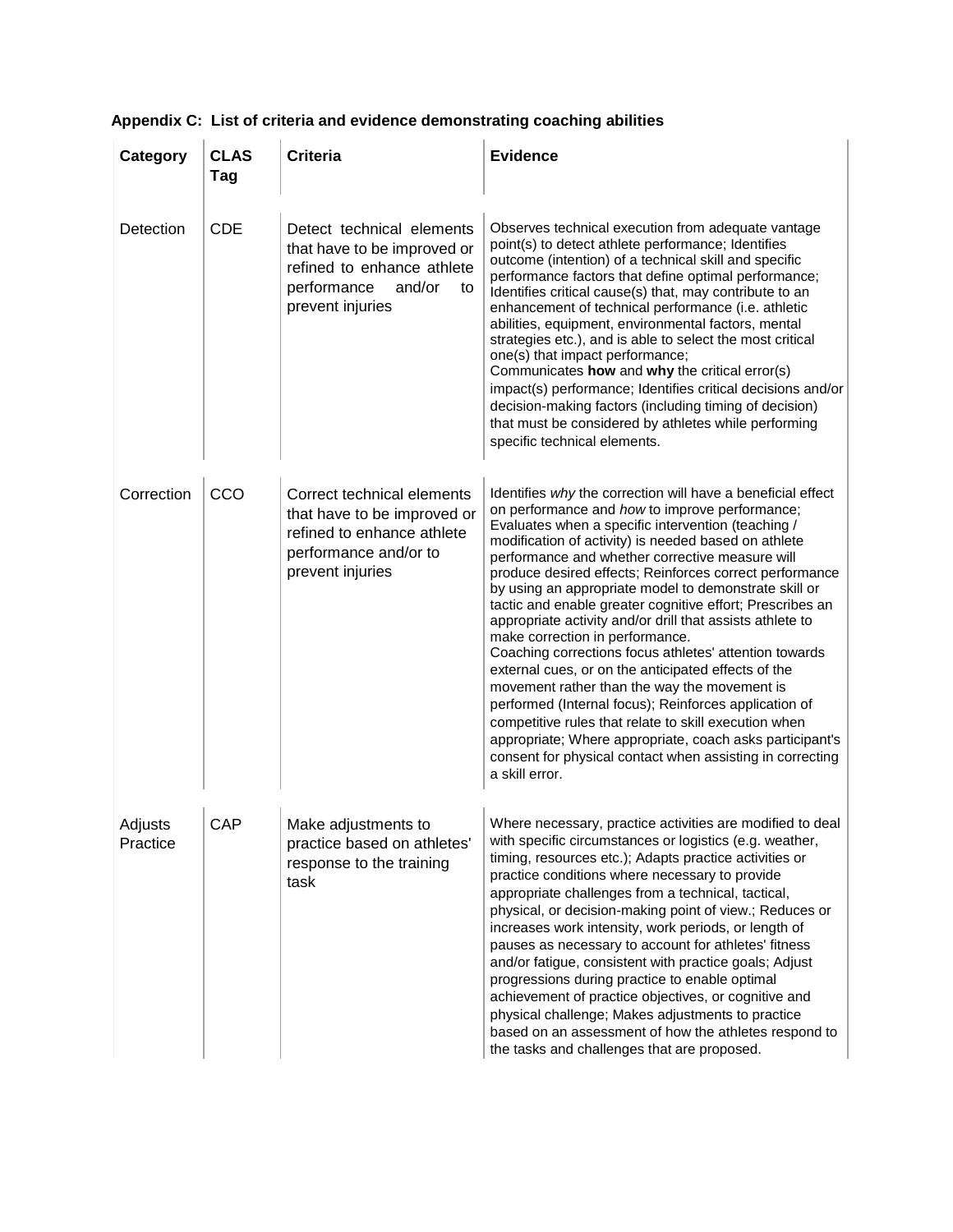| Manages<br>risk       | <b>CMR</b> | Coach takes appropriate<br>measures to reduce risk<br>and promote safety                 | The coach assesses risk factors in training situations<br>consistent with the skill level of athletes and the specific<br>demands or challenges of LTAD stage; The coach<br>surveyed the practice/training site before the session<br>began to detect equipment or environmental factors that                                                                                                                                                                                                                                                                                                                                                                                                                                                                                                                                                                                                                                    |
|-----------------------|------------|------------------------------------------------------------------------------------------|----------------------------------------------------------------------------------------------------------------------------------------------------------------------------------------------------------------------------------------------------------------------------------------------------------------------------------------------------------------------------------------------------------------------------------------------------------------------------------------------------------------------------------------------------------------------------------------------------------------------------------------------------------------------------------------------------------------------------------------------------------------------------------------------------------------------------------------------------------------------------------------------------------------------------------|
|                       |            |                                                                                          | represented a safety risk given the training tasks and<br>objectives; Where necessary, the coach taught and<br>reinforced competition rules to instill safety habits<br>amongst the athletes and enabled a safe<br>practice/training environment; Intervenes immediately<br>when athlete at risk or potential injury is possible given<br>sport context                                                                                                                                                                                                                                                                                                                                                                                                                                                                                                                                                                          |
| Ethical<br>Leadership | <b>CEL</b> | Coach demonstrates<br>leadership<br>that<br>is<br>consistent with NCCP<br>Code of Ethics | The coach used respectful language towards athletes<br>when providing verbal interventions; The coach used<br>appropriate strategies to intervene assertively in a<br>conflict in order to produce a resolution; The coach<br>enabled athletes to resolve conflicts among themselves<br>through effective use of conflict resolution techniques;<br>The coach used effective techniques and strategies to<br>resolve conflict when personally involved; The coach<br>abstained from harassing behaviours or inappropriate<br>relations with athletes; The coach respected rules,<br>regulations and enforced policies; The coach interacted<br>respectfully with athletes, officials, coaches and<br>stakeholders                                                                                                                                                                                                                |
| Organized<br>Practice | <b>COP</b> | Implement an appropriately<br>structured and organized<br>practice                       | Welcomes athletes prior to practice; Puts the practice<br>into perspective by (1) outlining practice goals and key<br>activities and (2) providing a brief rationale to athletes; Is<br>prepared for practice (appropriately dressed, well<br>planned, equipment ready etc); Manages athletes<br>effectively to maximize activity time and learning<br>opportunities; Practice activities are adequately<br>sequenced to enhance learning or specific training<br>effects; Practice time is maximized where participants<br>have appropriate duration, transition, and waiting times;<br>Breaks are provided for appropriate recovery and<br>hydration; Individual athlete needs are addressed in a<br>way that preserves the practice structure and<br>organization of individuals and group; Athletes are given<br>opportunities to apply creative solutions and to offer<br>suggestions that enhance the learning environment |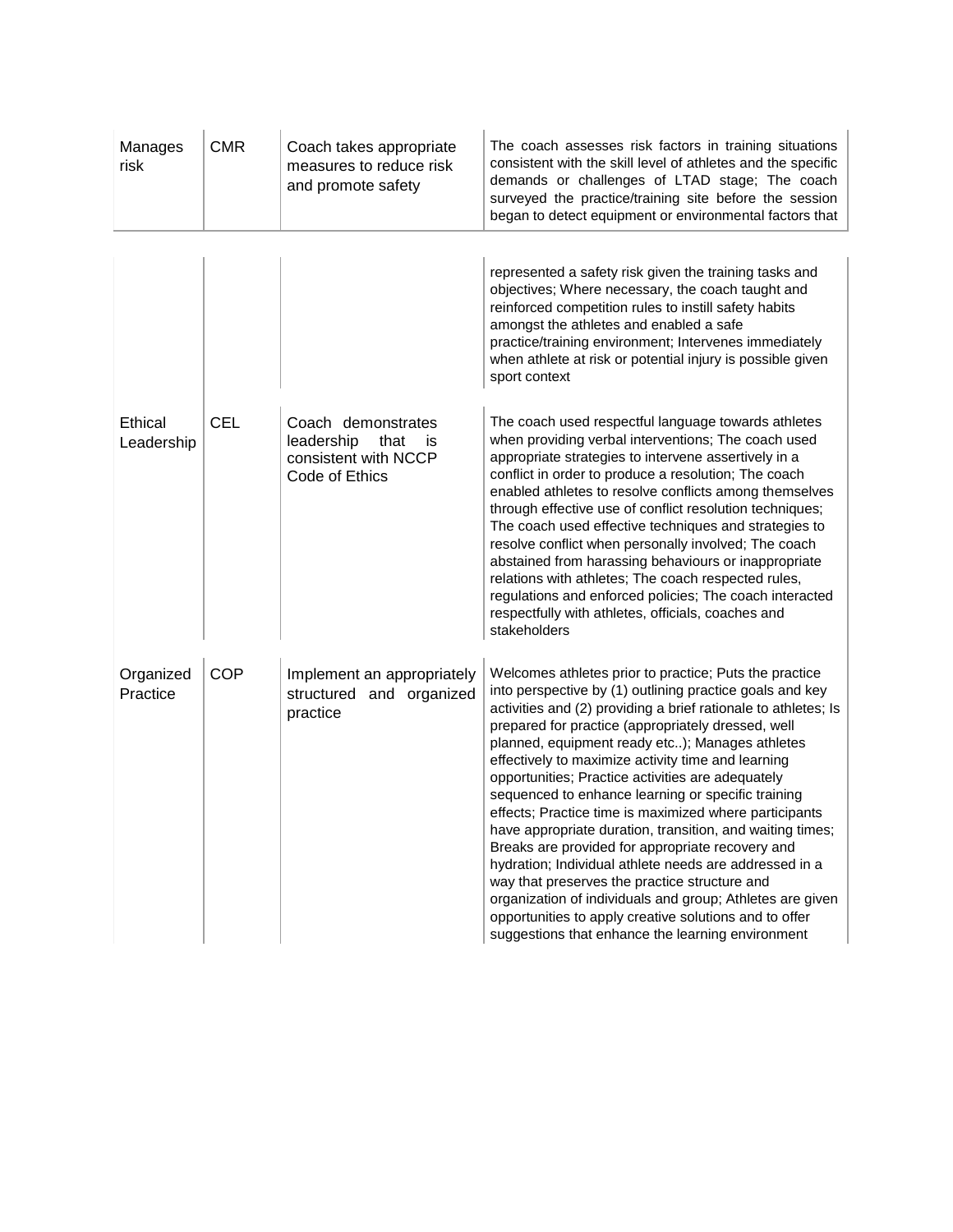| Enhances<br>Learning | <b>CEL</b> | Make interventions that<br>enhance learning and are<br>aimed to at improving the<br>athletes' performance. | Creates opportunities to interact with all athletes; Uses<br>self or others to model desired performance, and<br>demonstrator is positioned so that all athletes can see<br>and hear clearly; Explanation/demonstration has 1-3 key<br>learning points; Explanations are clear and concise and<br>provide opportunities for athletes to ask questions; Key<br>factors or teaching points are explained and checked for<br>clarification; Constructively reinforces athletes' efforts<br>and correct performance; Provides feedback and<br>instruction that clearly identifies what to improve and<br><b>how</b> to improve; Identifies appropriate expectations for<br>athlete behaviour and reinforces these expectations<br>when appropriate; Consciously determines when to<br>inhibit or reduce feedback to promote critical thinking;<br>Quality questions are used on a regular basis to<br>facilitate awareness and promote critical thinking;<br>Interventions are specific to individuals and enable<br>athletes to take greater ownership over specific<br>performance factors and learning objectives. |
|----------------------|------------|------------------------------------------------------------------------------------------------------------|-------------------------------------------------------------------------------------------------------------------------------------------------------------------------------------------------------------------------------------------------------------------------------------------------------------------------------------------------------------------------------------------------------------------------------------------------------------------------------------------------------------------------------------------------------------------------------------------------------------------------------------------------------------------------------------------------------------------------------------------------------------------------------------------------------------------------------------------------------------------------------------------------------------------------------------------------------------------------------------------------------------------------------------------------------------------------------------------------------------------|
|                      |            | .                                                                                                          |                                                                                                                                                                                                                                                                                                                                                                                                                                                                                                                                                                                                                                                                                                                                                                                                                                                                                                                                                                                                                                                                                                                   |

| Category                | <b>CLAS</b><br>Tag | <b>Criteria</b>                                                                                                                           | Evidence                                                                                                                                                                                                                                                                                                                                                                                                                                                                                                                                                                                                                                                                                                                                                                                                                           |
|-------------------------|--------------------|-------------------------------------------------------------------------------------------------------------------------------------------|------------------------------------------------------------------------------------------------------------------------------------------------------------------------------------------------------------------------------------------------------------------------------------------------------------------------------------------------------------------------------------------------------------------------------------------------------------------------------------------------------------------------------------------------------------------------------------------------------------------------------------------------------------------------------------------------------------------------------------------------------------------------------------------------------------------------------------|
| Analysis                | <b>TAN</b>         | Analyzes<br>technical<br>/procedural<br>elements that<br>have to be<br>improved or<br>refined to<br>enhance<br>staff/team<br>performance. | Identifies clear outcome or objective for stakeholders with key<br>performance factors that define optimal performance; Critically<br>reflects on cause(s) (eg. Logistics, implementation,<br>communication, relationship, accountability) that contribute<br>attainment of goal or objective sought and is able to<br>communicate most critical one(s) that impact(ed) the<br>performance; Communicates how and why potential mistakes,<br>errors of lack of execution may impact(s) performance;<br>Identifies critical decisions and/or decision-making factors<br>(including timing of decision) that must be considered by<br>stakeholder to improve performance. Seeks input from<br>stakeholders to assist in analyzing performance in the<br>achievement or implementation of outcome of objective(s) that<br>were sought. |
| Solution<br>orientation | <b>TSO</b>         | Provides<br>solutions that<br>could be used to<br>improve or refine<br>staff/team<br>performance                                          | Identifies why the solution may have a beneficial effect on<br>staff/team performance and how to improve performance;<br>Evaluates when a specific intervention is needed based on<br>stakeholder performance and whether solution will produce<br>desired effects; Reinforces performance by using an<br>appropriate models to reinforce desired outcome or objective;<br>Prescribes an appropriate action to ensure stakeholder<br>accountability. Solutions focus stakeholders toward program<br>vision or desired outcome / objective being sought. Where<br>appropriate, applies organizational policy and procedures that<br>relate to stakeholder execution and/or implementation<br>strategies to ensure optimal performance;                                                                                              |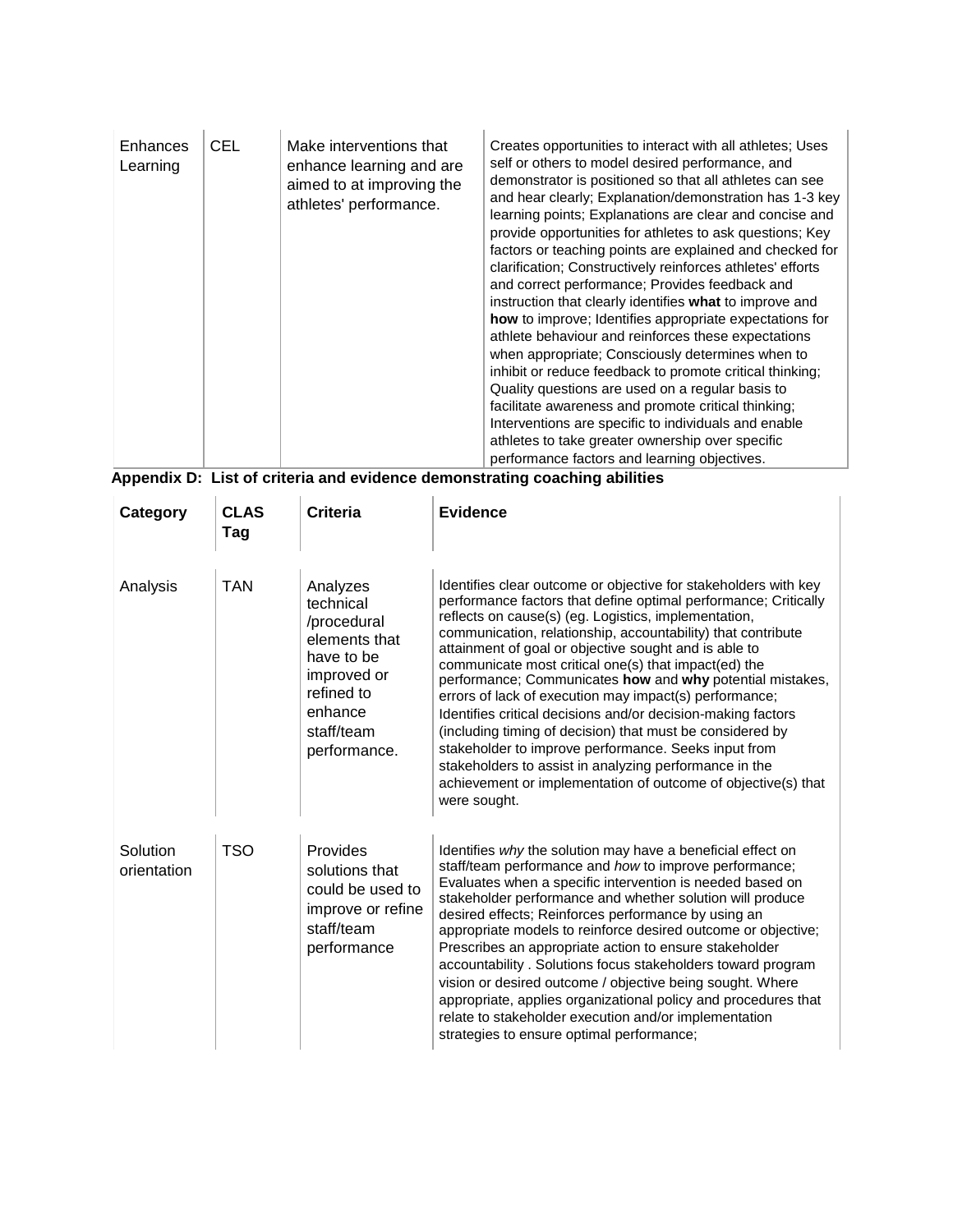| Adjusts<br>meeting $/$<br>facilitation | <b>TAM</b> | Make<br>adjustments to<br>meeting $/$<br>facilitation based<br>on stakeholders<br>response       | Creates opportunities to interact with all stakeholders; Where<br>necessary, facilitation strategies are modified to deal with<br>specific circumstances or logistics; Adapts facilitation strategies<br>to challenge stakeholder perception, opinion or decisionmaking;<br>Makes adjustments to facilitation strategies based on an<br>assessment of how the stakeholders respond to challenges,<br>objectives or information that are proposed; Identifies<br>appropriate expectations for stakeholder behaviour and<br>reinforced these expectations;                                                                                                                                                                                                                                                   |
|----------------------------------------|------------|--------------------------------------------------------------------------------------------------|------------------------------------------------------------------------------------------------------------------------------------------------------------------------------------------------------------------------------------------------------------------------------------------------------------------------------------------------------------------------------------------------------------------------------------------------------------------------------------------------------------------------------------------------------------------------------------------------------------------------------------------------------------------------------------------------------------------------------------------------------------------------------------------------------------|
| Manages<br>risk                        | TMR        | takes<br>Leader<br>appropriate<br>measures<br>to<br>reduce risk and<br>promote safety            | Assesses short and long-term risk factors in a variety of<br>situations. Ensures stakeholders are aware of potential risk<br>factors in sport that impact athlete performance in light of<br>decisions sought or desired objectives; Reinforces safety issues<br>that could impact athlete performance. Identifies contingency<br>plans to mitigate against risk or safety issues that could occur<br>from decisions made or objectives sought. Intervenes<br>immediately when risk management policy is jeopardized or in<br>any situation that creates potential injury / abuse that could be<br>physical, emotional or mental.                                                                                                                                                                          |
| Ethical<br>Leadership                  | <b>TEL</b> | Leader<br>demonstrates<br>leadership that is<br>consistent with<br>NCCP Code of<br><b>Ethics</b> | Uses respectful language towards stakeholders when providing<br>verbal interventions; Uses appropriate strategies to intervene<br>assertively in a conflict in order to produce a resolution; Enables<br>stakeholders to resolve conflicts among themselves through<br>effective use of conflict resolution techniques; Uses effective<br>techniques and strategies to resolve conflict when personally<br>involved; Abstains from harassing behaviours or                                                                                                                                                                                                                                                                                                                                                 |
|                                        |            |                                                                                                  | inappropriate relations with stakeholders; Respects rules,<br>regulations and enforced policies; Interacts in a respectful<br>manner.                                                                                                                                                                                                                                                                                                                                                                                                                                                                                                                                                                                                                                                                      |
| Organized<br>meeting /<br>debrief      | <b>TOM</b> | Implement an<br>appropriately<br>structured and<br>organized<br>meeting / debrief                | Welcomes stakeholders prior to the meeting or debriefing; Puts<br>the meeting or debrief into perspective by (1) outlining goals<br>and key objectives and (2) providing a brief rationale<br>stakeholders; Is prepared for meeting / debrief (appropriately<br>dressed, agenda circulated, key documents available).<br>Manages meeting transitions effectively to maximize<br>stakeholder engagement; Agenda or meeting plan is<br>sequenced to enhance objectives sought and desired action<br>identified; Meeting / debrief time is maximized; Individual<br>stakeholder needs are addressed in a way that preserves the<br>meeting / debrief structure; stakeholders are given opportunities<br>to apply creative solutions and to offer suggestions that<br>enhance the learning and decision making |